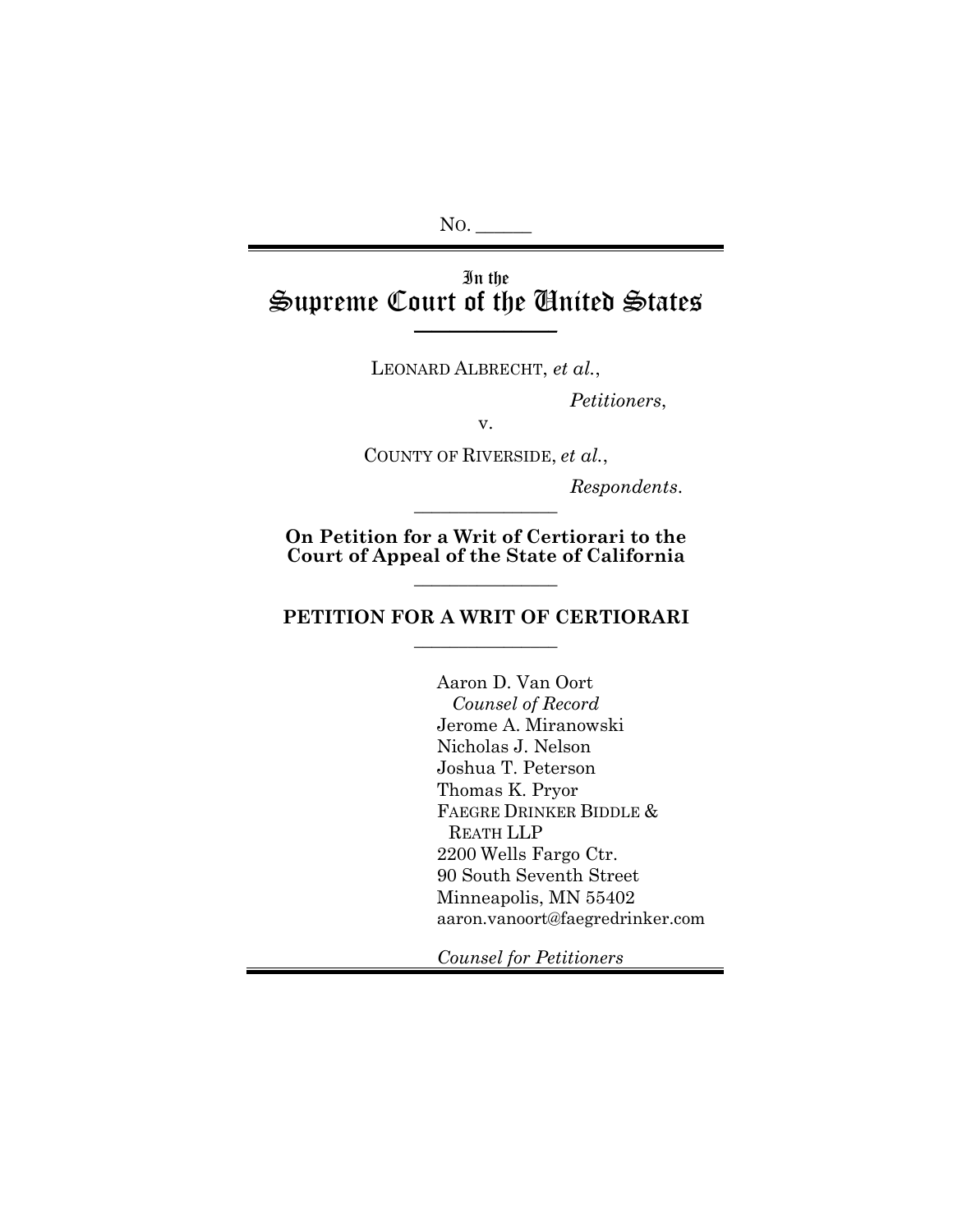#### **QUESTIONS PRESENTED**

Although this Court has made clear that federal law preempts state and local governments from imposing real-property taxes on Indian lands, some of those governments have levied those very taxes on the leasehold interest when the lands are leased to non-Indians. There is sharp disagreement among the lower courts about whether those taxes are also preempted. The Eleventh Circuit and the Department of the Interior have concluded that they are preempted—while the Ninth Circuit and (in this case) the California courts have found such taxes not preempted. In areas where commercial development has extended to reservation lands, the Ninth Circuit and California position deprives Indian tribes of a major part of their tax base—crippling tribes' ability to govern their own reservations.

The questions presented are:

1. Do the federal regulations governing the leasing of Indian lands preempt state and local governments from taxing the leasehold interest conveyed by the regulated leases?

2. Does the express preemption provision of the Indian Reorganization Act of 1934—which prohibits state taxes on "any interest in lands" that the government "acquire[s] pursuant to this Act … in trust for [an] Indian tribe or individual Indian"—apply when the government acquires extended trust rights pursuant to the Act?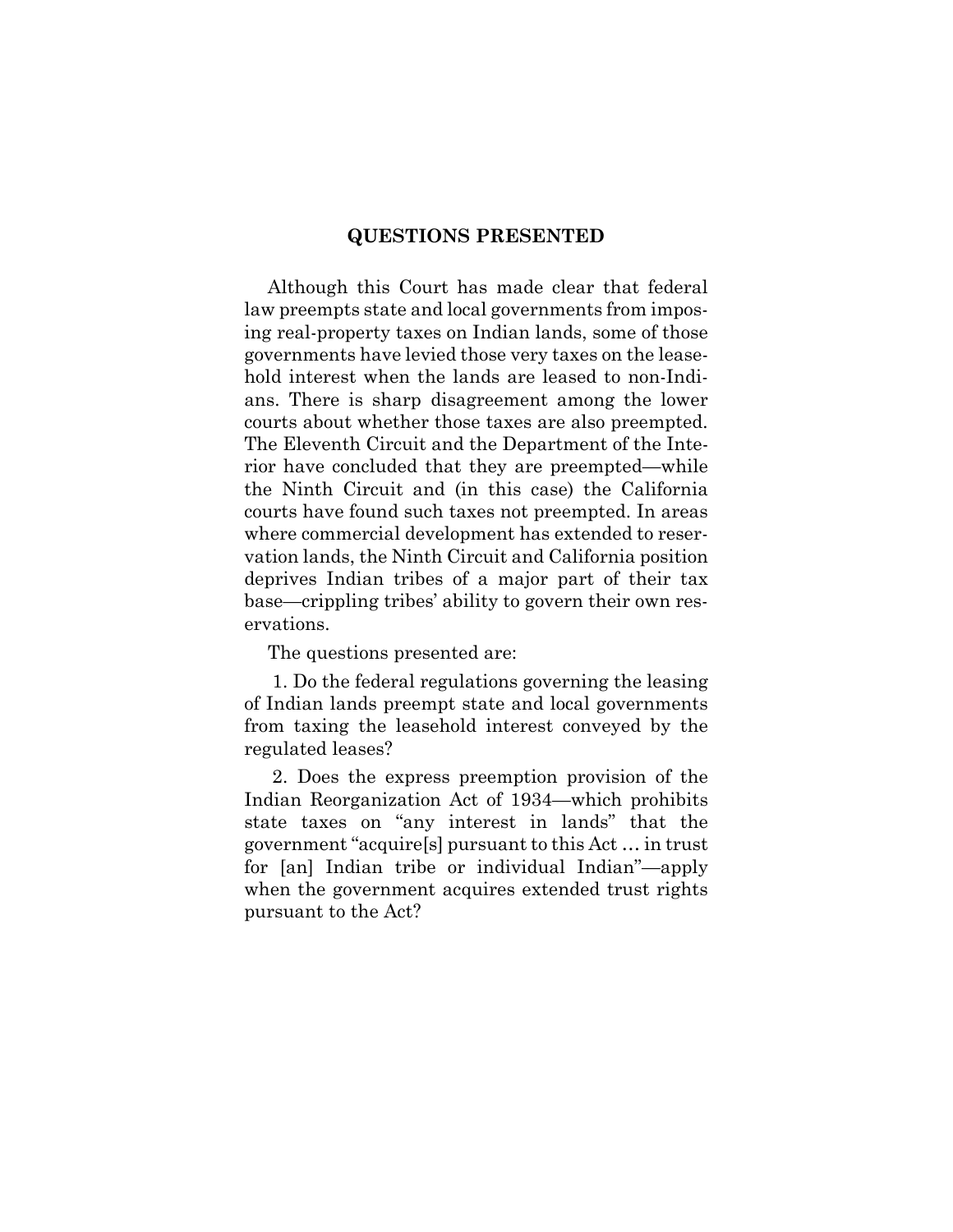### **PARTIES TO THE PROCEEDING AND CORPORATE DISCLOSURE**

Petitioners are approximately 500 individuals, trusts, and business entities who were the plaintiffs in two consolidated cases in the Superior Court of California, and appellants in the Court of Appeal of California. The lead plaintiff was Leonard Albrecht. A full listing of the Petitioners is provided in the Appendix at App.56 *et seq*.

There is no parent or publicly held company owning 10% or more of the stock of any petitioner, except for Petitioner MHC Date Palm, LLC. MHC Date Palm, LLC's sole member is MHC Operating Limited Partnership. 94% of MHC Operating is owned by its general partner, Equity LifeStyle Properties, Inc., whose stock trades on the New York Stock Exchange under ticker symbol ELS.

Respondent Riverside County, California was the defendant in the Superior Court and a respondent in the Court of Appeal.

Respondents Desert Water Agency and Coachella Valley Water District were intervenor-defendants in the Superior Court, and respondents in the Court of Appeal.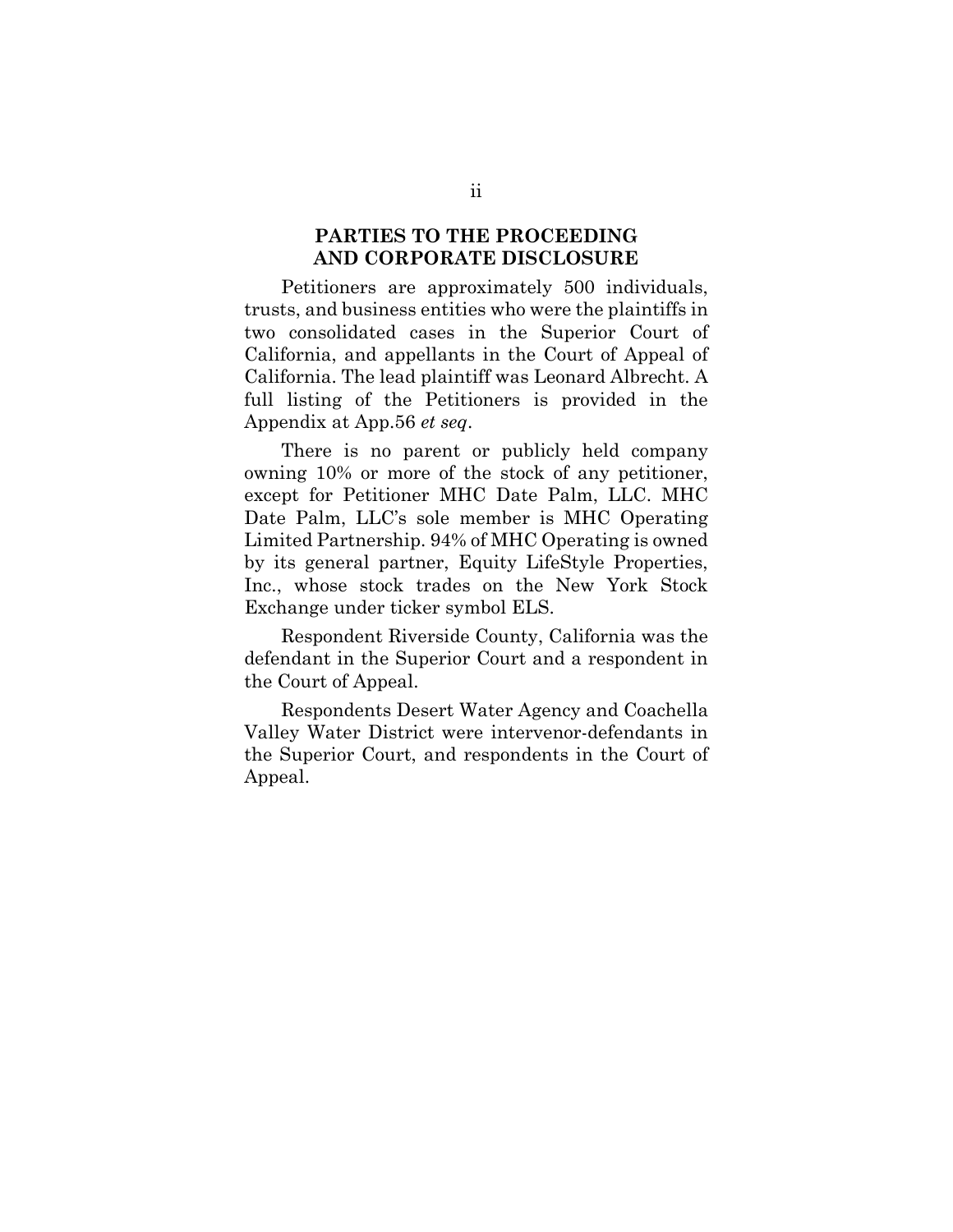#### **RELATED PROCEEDINGS**

*Albrecht v. County of Riverside*, No. S270984 (Cal.), review denied Dec. 22, 2021.

*Albrecht v. County of Riverside*, No. E073926 (Cal. Ct. App.), opinion filed Aug. 13, 2021.

*Albrecht v. County of Riverside*, No. PSC 1501100 (Cal. Super. Ct.), judgment entered Oct. 9, 2019.

*Abbey v. County of Riverside*, No. RIC 1719093 (Cal. Super. Ct.), judgment entered Oct. 9, 2019.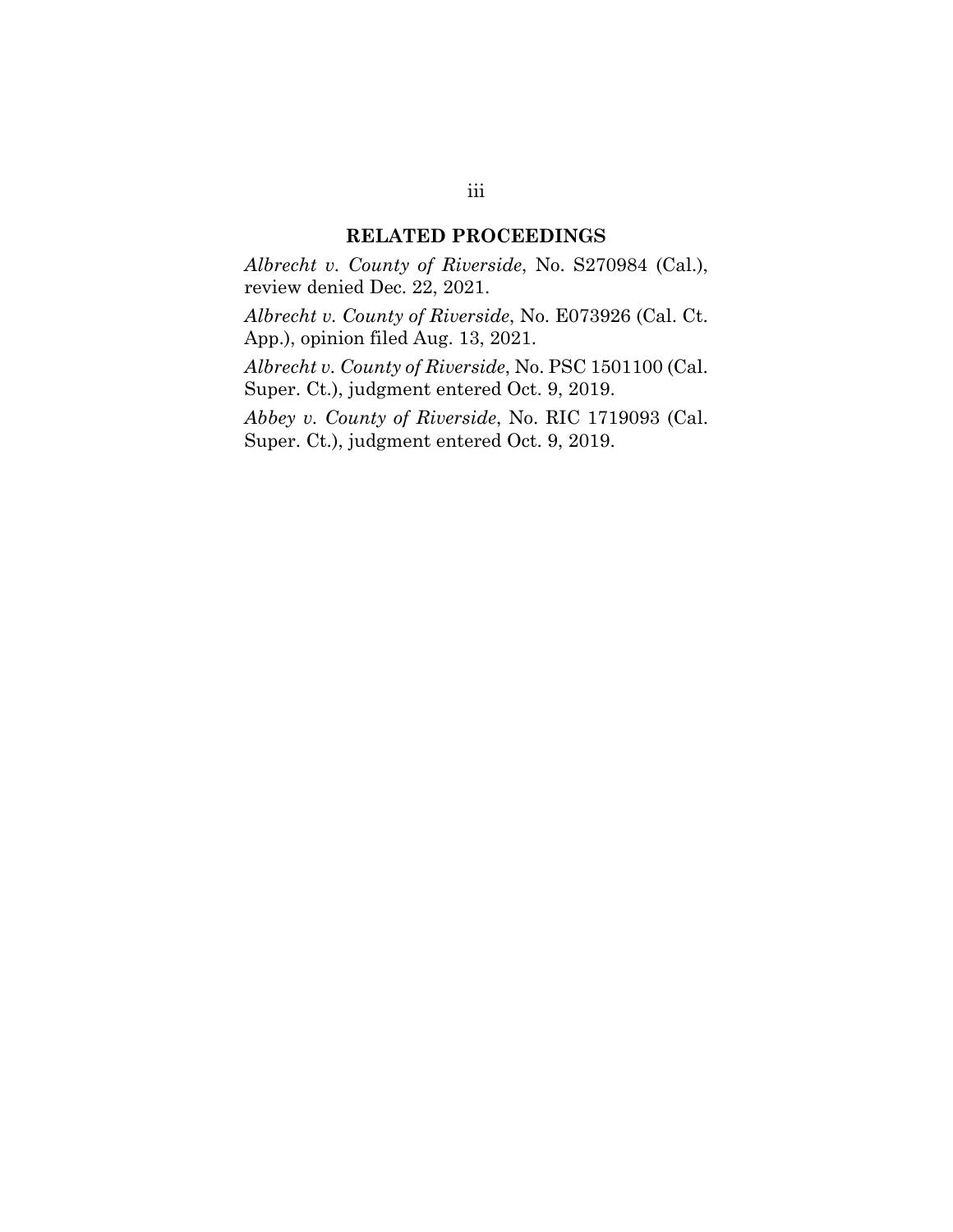# **RULE 29.4(c) STATEMENT**

28 U.S.C. § 2403(b) may apply and the Attorney General for the State of California will be served.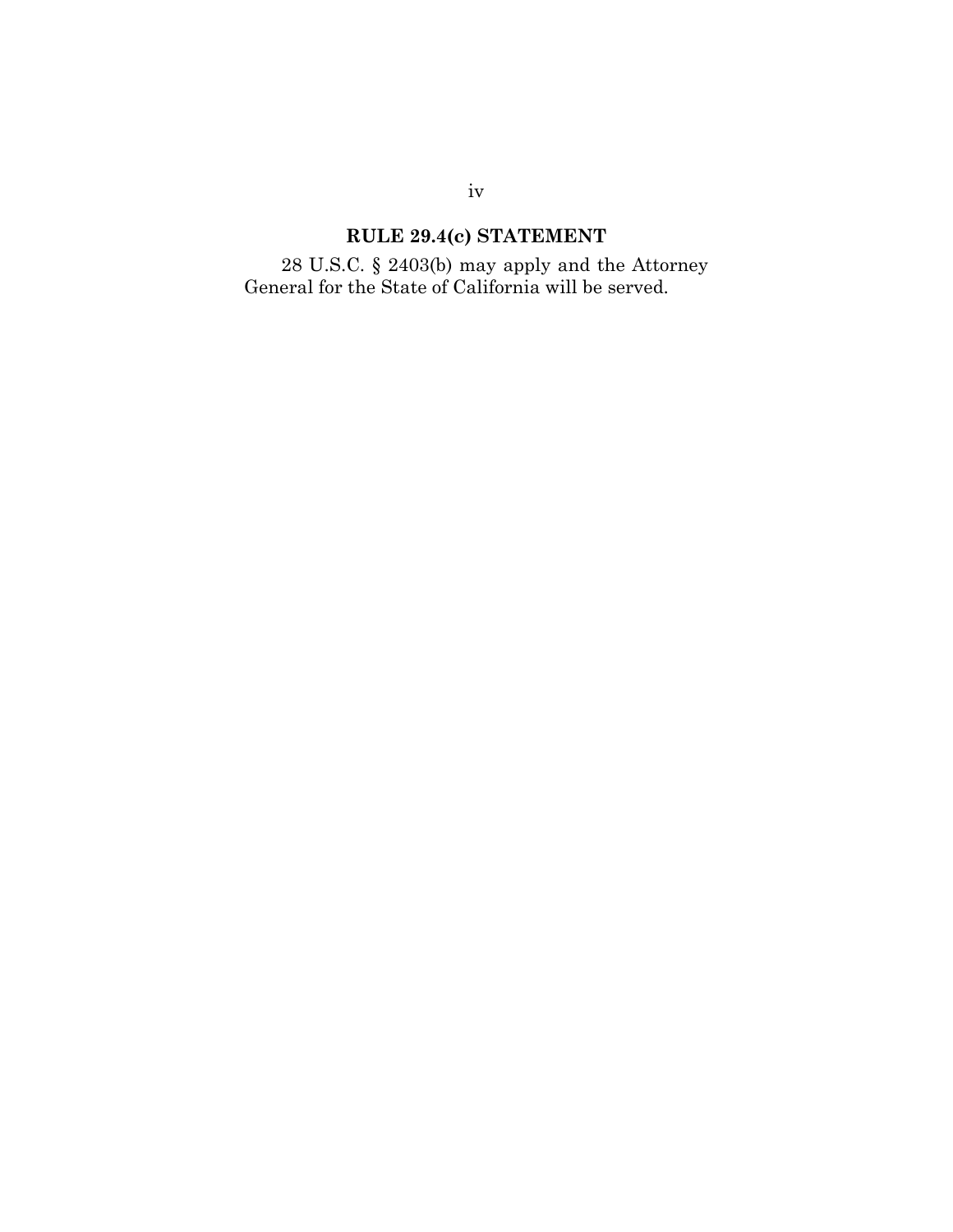## **TABLE OF CONTENTS**

|             | PARTIES TO THE PROCEEDING AND<br>CORPORATE DISCLOSURE STATEMENT ii                                                    |
|-------------|-----------------------------------------------------------------------------------------------------------------------|
|             |                                                                                                                       |
|             |                                                                                                                       |
|             |                                                                                                                       |
|             | PETITION FOR A WRIT OF CERTIORARI1                                                                                    |
|             |                                                                                                                       |
|             |                                                                                                                       |
|             |                                                                                                                       |
|             |                                                                                                                       |
| А.          | State And Local Property Taxes On<br>Leased Indian Lands Put Tribes To A<br>Cruel Choice Between Economic Develop-    |
| B.          | The Law Is In Disarray Over Whether<br>State And Local Taxes On Leases Of In-                                         |
| $C_{\cdot}$ | Here, The California Courts Entrenched<br>Themselves On One Side Of The Split11                                       |
|             | The Agua Caliente Tribe's Efforts to<br>1.<br>Tax Reservation Lands are Crowded<br>out by Riverside County's Property |
|             | The California Courts Reject Plain-<br>2.<br>tiffs' Preemption Claims14                                               |
|             | REASONS FOR GRANTING THE WRIT16                                                                                       |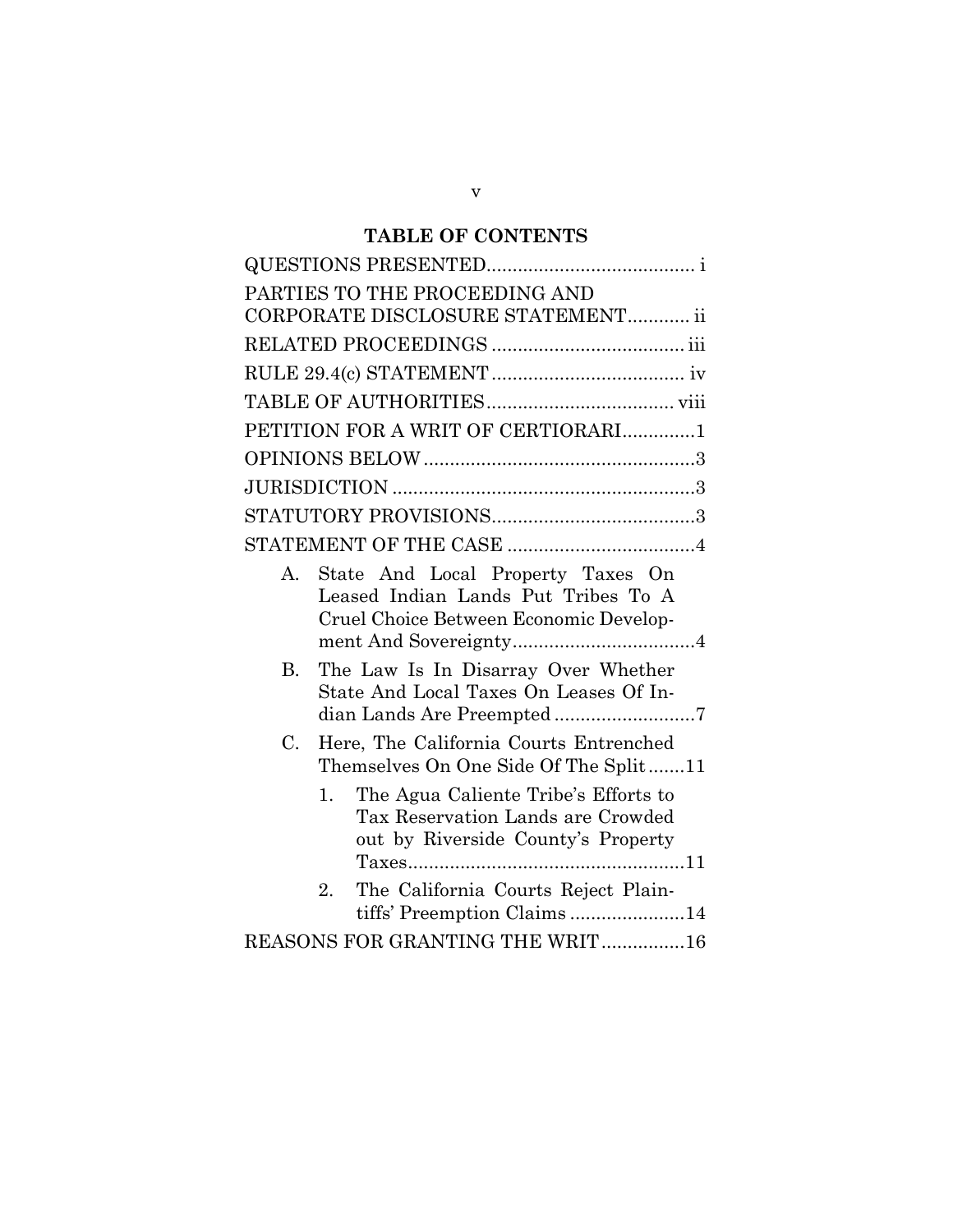| The Lower Courts Are Intractably Split On<br>I.<br>The Preemptive Force Of Federal Indian-                                                       |  |
|--------------------------------------------------------------------------------------------------------------------------------------------------|--|
| Court Has Yet To Clarify The<br>II.<br>This<br>Boundaries Of Statutory Express Preemption                                                        |  |
| III. The Court Should Grant Review To Resolve                                                                                                    |  |
|                                                                                                                                                  |  |
| <b>APPENDIX</b>                                                                                                                                  |  |
| Appendix A Order in the Supreme Court of Califor-<br>nia (December 22, 2021)  App.1                                                              |  |
| Opinion in the Court of Appeal of the<br>Appendix B<br>State of California, Fourth Appellate<br>District, Division Two                           |  |
|                                                                                                                                                  |  |
| Appendix C Order in the Court of Appeal of the<br>State of California, Fourth Appellate<br>District, Division Two<br>(September 9, 2021)  App.27 |  |
| Appendix D Tentative Decision on First Bifurcated<br>Issue in the Superior Court of the State<br>of California, County of Riverside              |  |
| Appendix E Statement of Decision in the Superior<br>Court of the State of California, County<br>of Riverside<br>(September 27, 2019)  App.43     |  |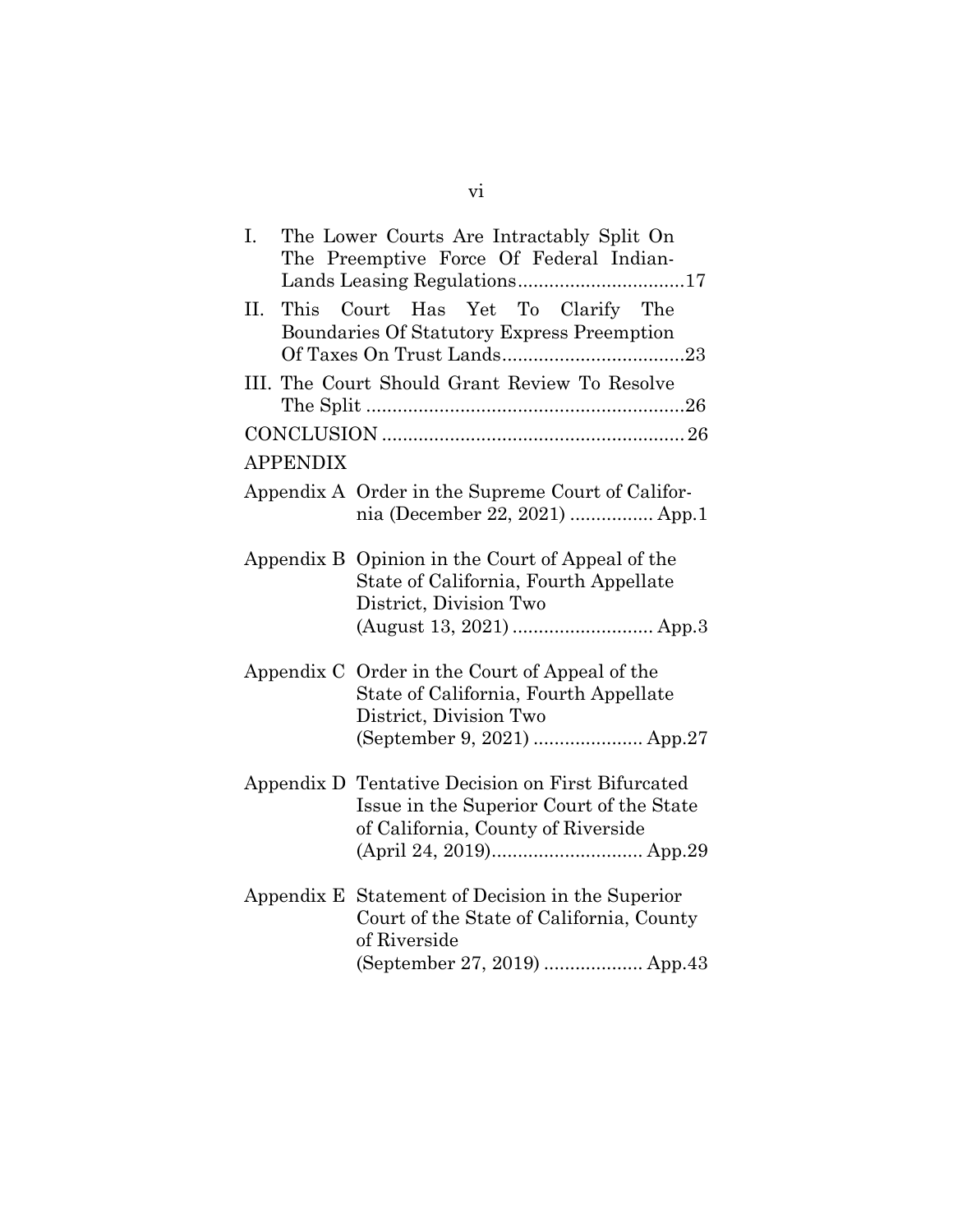| Appendix F Judgment on Decisions of the Court in<br>the Superior Court of the State of Cali-<br>fornia, County of Riverside |
|-----------------------------------------------------------------------------------------------------------------------------|
|                                                                                                                             |
|                                                                                                                             |
|                                                                                                                             |
| Plaintiffs in Albrecht v. Riverside                                                                                         |
|                                                                                                                             |
|                                                                                                                             |
| Plaintiffs in Abbey v. Riverside County,                                                                                    |
|                                                                                                                             |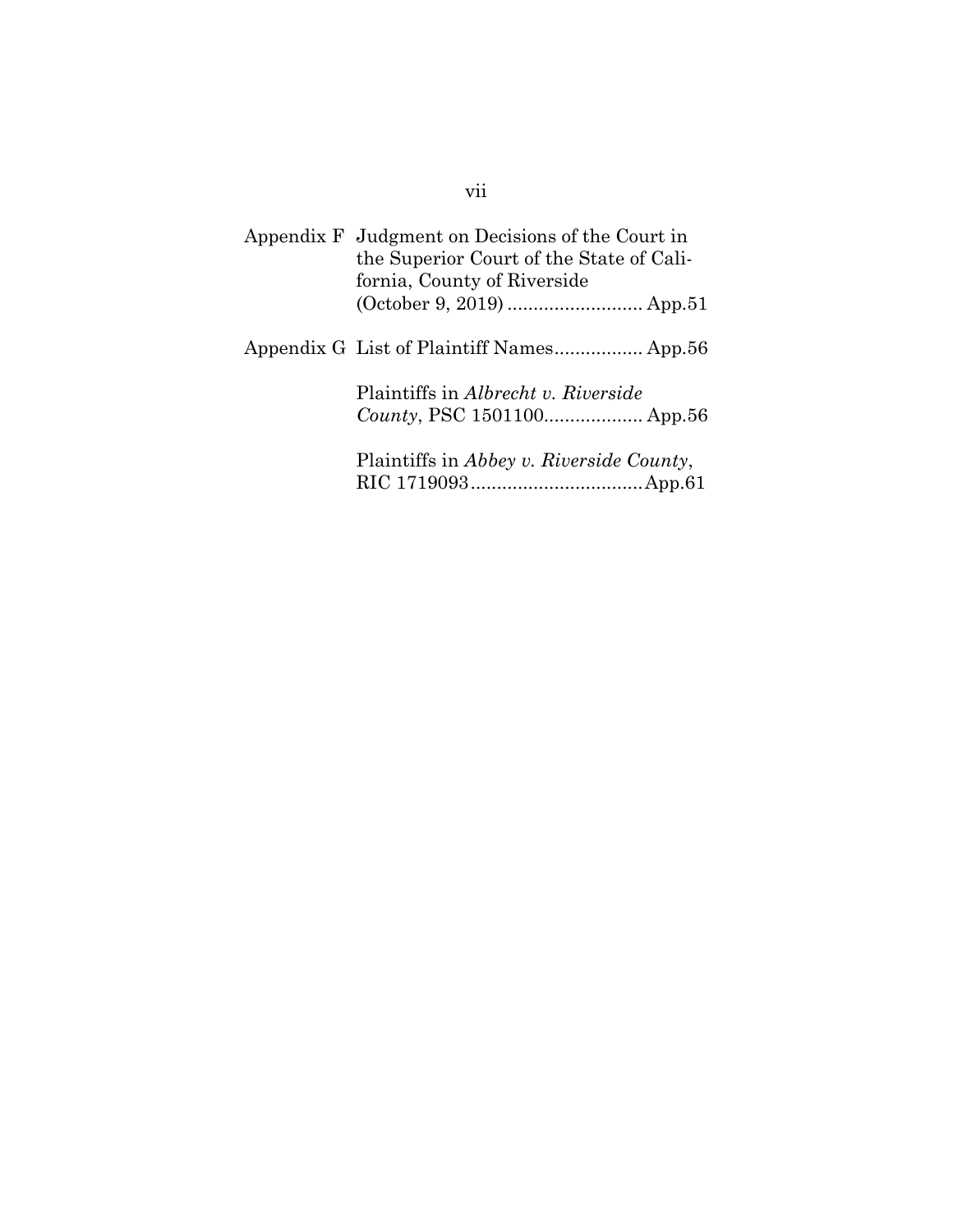## **TABLE OF AUTHORITIES**

# **Cases**

| Agua Caliente Band of Mission Indians v.<br>Riverside County, 442 F.2d 1184 (9th Cir. 1971)                     |
|-----------------------------------------------------------------------------------------------------------------|
| Agua Caliente Band of Cahuilla Indians v. Riverside<br>County, 181 F.Supp.3d 725 (C.D. Cal. 2016)10             |
| Agua Caliente Band of Cahuilla Indians v.<br>Riverside County, 2017 WL 4533698                                  |
| Agua Caliente Band of Cahuilla Indians v.<br><i>Riverside County,</i><br>749 F.App'x 650 (9th Cir. 2019) 10, 20 |
| Fort Mojave Tribe v. San Bernardino County,                                                                     |
| Herpel v. County of Riverside,                                                                                  |
| Kerr-McGee Corp. v. Navajo Tribe,                                                                               |
| Merrion v. Jicarilla Apache Tribe,                                                                              |
| Mescalero Apache Tribe v. Jones,                                                                                |
| Michigan v. Bay Mills Indian Community,                                                                         |
| Montana v. Blackfeet Tribe,                                                                                     |
| New Mexico v. Mescalero Apache Tribe,                                                                           |

viii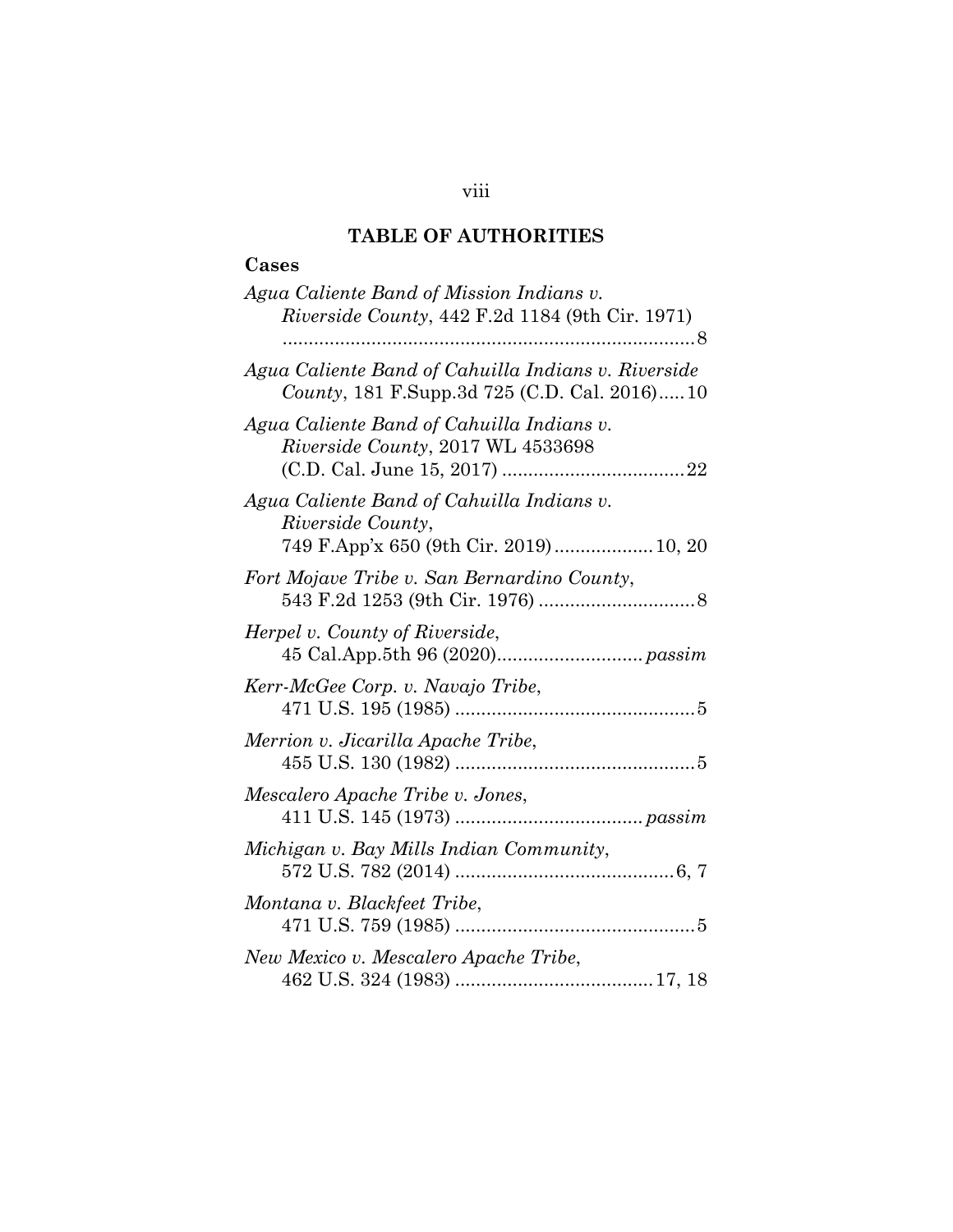| Palm Springs Spa, Inc. v. County of Riverside,                                                          |
|---------------------------------------------------------------------------------------------------------|
| Pickerel Lake Outlet Ass'n v. Day County,<br>953 N.W.2d 82 (S.D. 2020)  24, 25                          |
| Ramah Navajo School Board v. Bureau of Revenue of                                                       |
| Rogers County Board of Tax Roll Corrections v. Video<br>Gaming Technologies, Inc., 141 S. Ct. 24 (2020) |
| Segundo v. City of Rancho Mirage,<br>813 F.2d 1387 (9th Cir. 1987.)  20, 21                             |
| Seminole Tribe of Florida v. Stranburg,<br>799 F.3d 1324 (11th Cir. 2015)  passim                       |
| Sifferman v. Chelan County,                                                                             |
| Wagnon v. Prairie Band Potawatomi Nation,                                                               |
| Washington v. Confederated Tribes of Colville<br>Indian Reservation, 447 U.S. 134 (1980)8               |
| White Mountain Apache Tribe v. Bracker,                                                                 |
| Yankton Sioux Tribe v. Podhrasky,                                                                       |
| <b>Statutes</b>                                                                                         |
|                                                                                                         |
|                                                                                                         |
|                                                                                                         |
|                                                                                                         |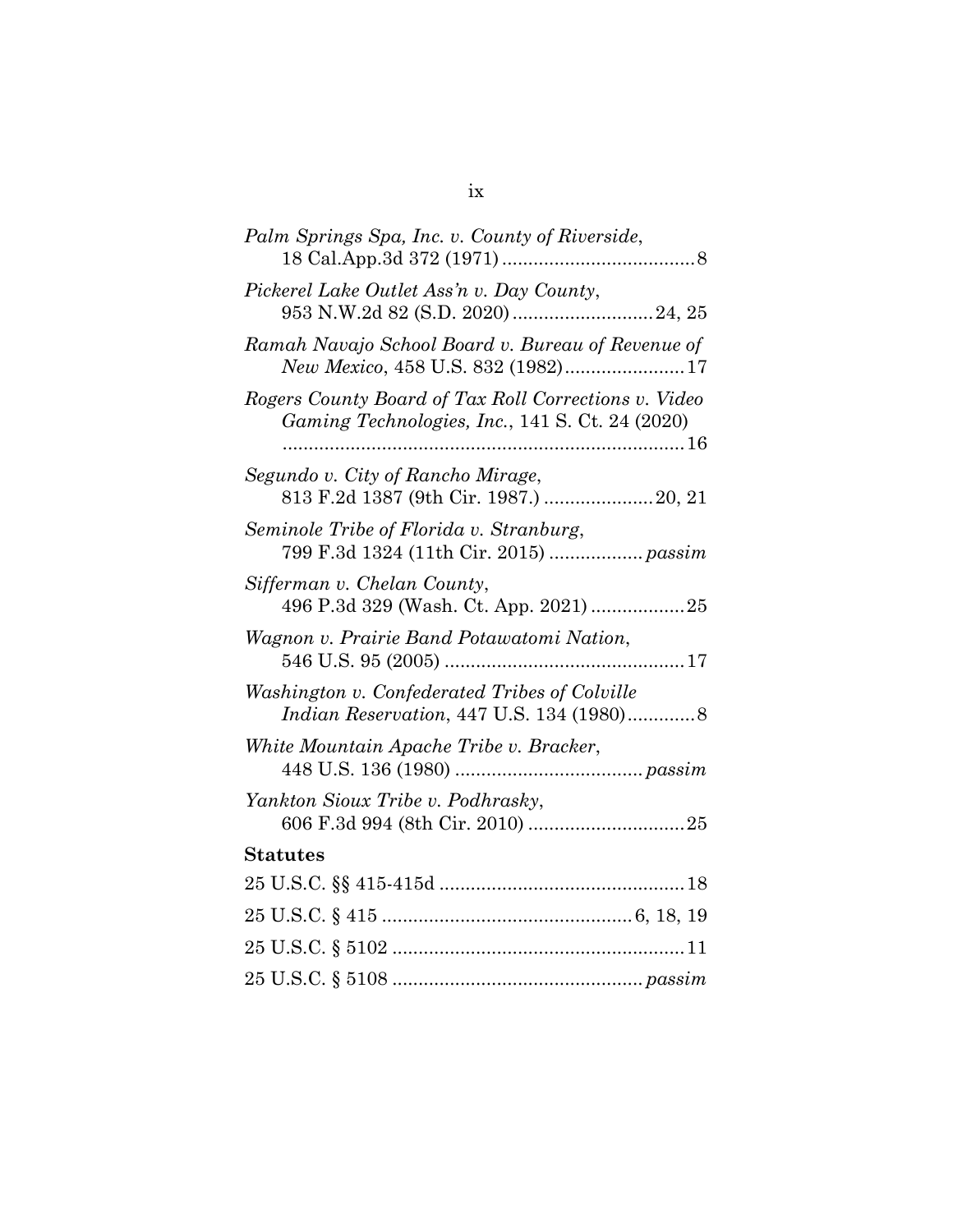| Mission Indian Relief Act, 26 Stat. 712 (1891) 11                                                   |
|-----------------------------------------------------------------------------------------------------|
| Act of March 2, 1917, 39 Stat. 969, § 3 (1917)11                                                    |
|                                                                                                     |
| Regulations                                                                                         |
|                                                                                                     |
|                                                                                                     |
|                                                                                                     |
|                                                                                                     |
|                                                                                                     |
|                                                                                                     |
|                                                                                                     |
|                                                                                                     |
|                                                                                                     |
|                                                                                                     |
|                                                                                                     |
|                                                                                                     |
|                                                                                                     |
|                                                                                                     |
|                                                                                                     |
|                                                                                                     |
| Residential, Business, and Wind and Solar Resource<br>Leases on Indian Land, 77 Fed. Reg. 72,440-01 |
|                                                                                                     |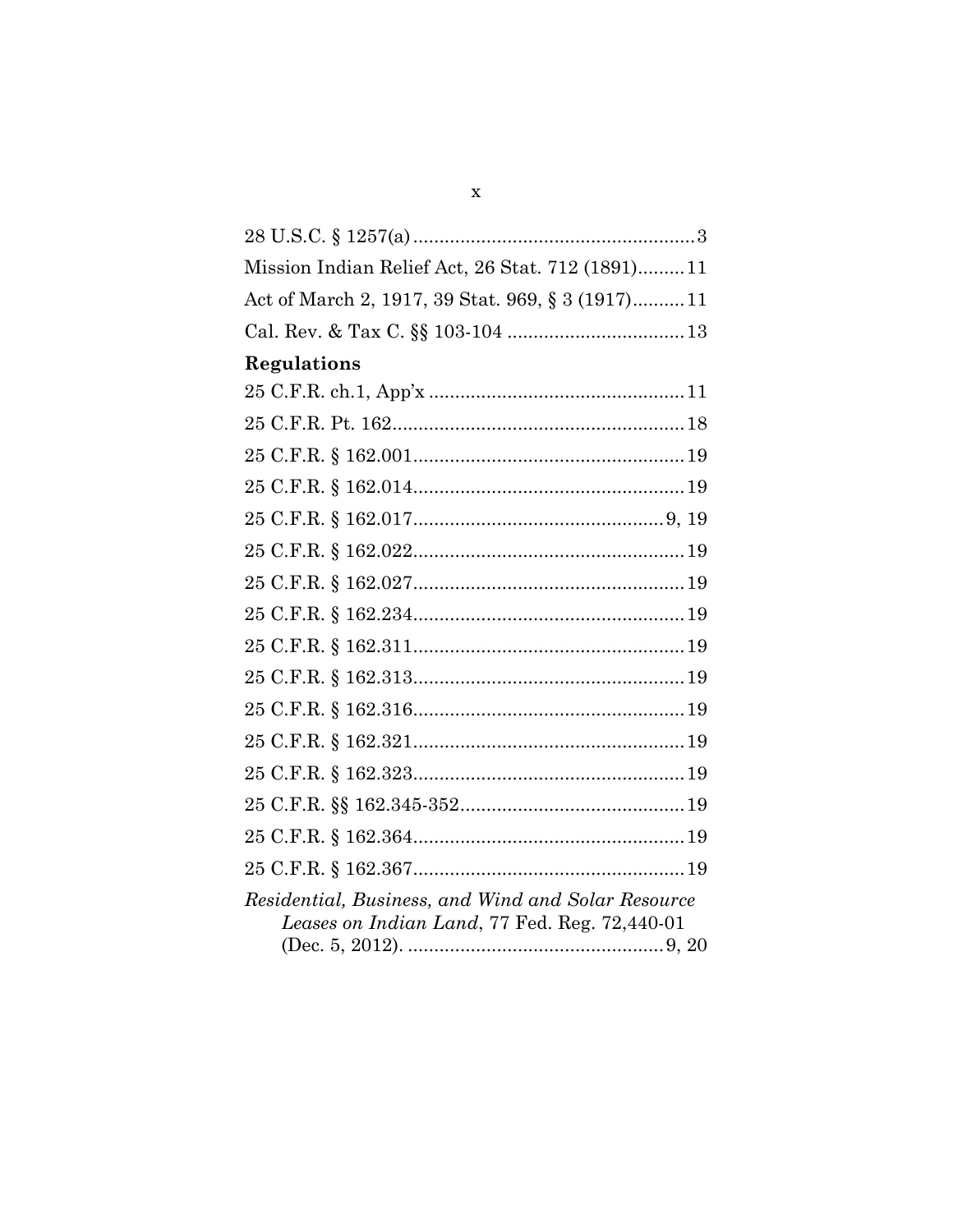## **Other Authorities**

| Cohen's Handbook of Federal Indian Law  18                                                                                                                                                                                                                                                                                   |
|------------------------------------------------------------------------------------------------------------------------------------------------------------------------------------------------------------------------------------------------------------------------------------------------------------------------------|
| Croman & Taylor, Why Beggar Thy Indian<br>Neighbor? The Case for Tribal Primacy in<br><i>Taxation in Indian Country</i> , Harvard Project<br>on American Indian Economic Development<br>and University of Arizona Native Nations<br>Institute Joint Occasional Papers on Native<br>Affairs, No. 2016-1 (Discussion Draft May |
| Pomp, The Unfulfilled Promise of the Indian<br>Commerce Clause and State Taxation, 63 Tax                                                                                                                                                                                                                                    |
| Saunders, Note, Tribal Taxation and Allottted Lands:<br>Mustang Production Co. v. Harrison, 27                                                                                                                                                                                                                               |
| U.S. Code Editorial Reclassification Table23                                                                                                                                                                                                                                                                                 |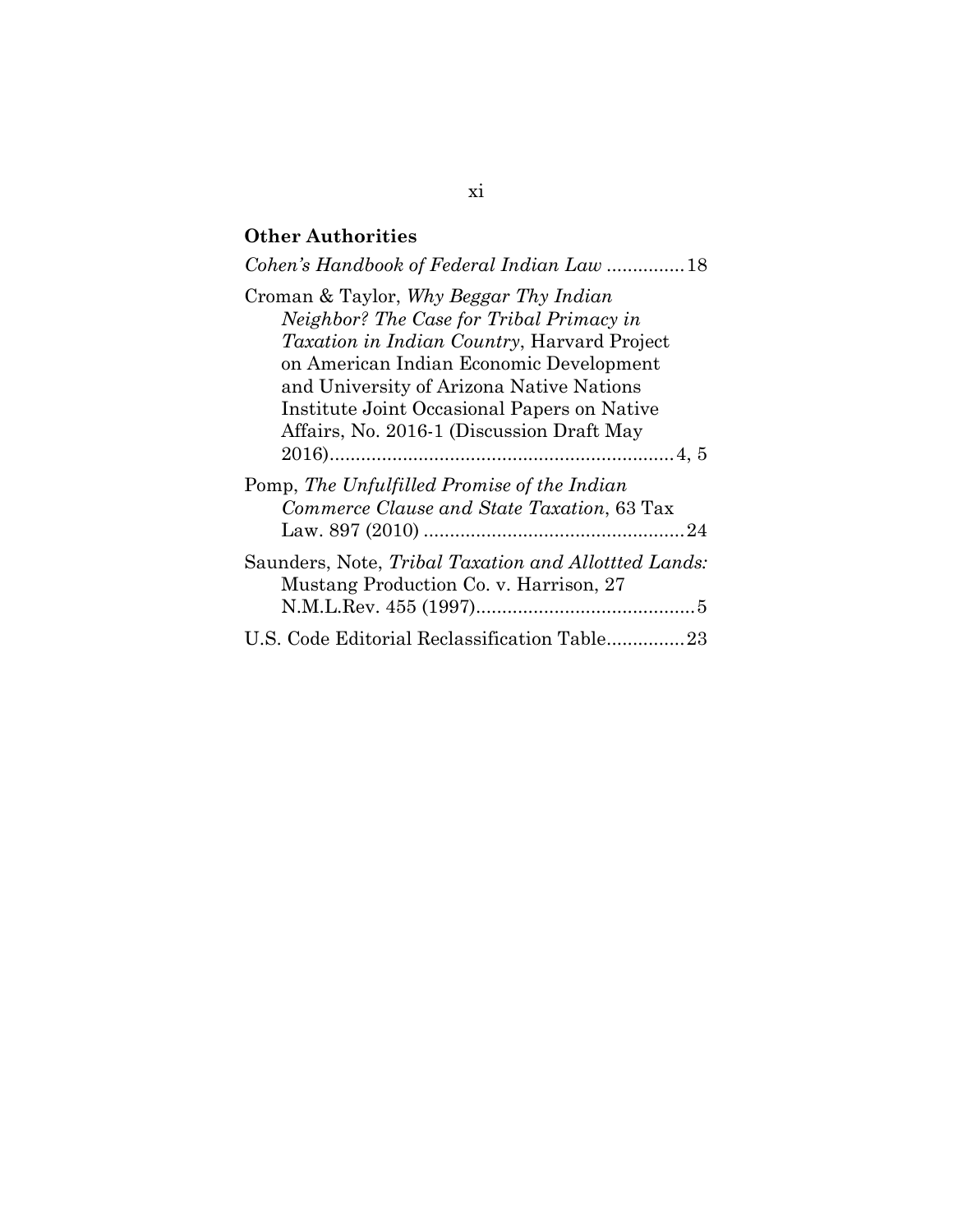#### **PETITION FOR A WRIT OF CERTIORARI**

When non-Indians lease Indian lands, the law is in disarray as to whether federal law preempts state and local governments from collecting property taxes from the lessees. This Court has held that states may not tax Indian lands without congressional authorization but sometimes *may* tax non-Indians' commercial activities on reservation lands. The Court has not addressed, however, whether states may tax Indian land leased to a non-Indian, when the taxes are collected from the non-Indian lessee. The void in this Court's cases has led to an entrenched split on the question between federal courts, state courts, and the Department of the Interior. In this case, the California courts acknowledged the split and reasserted their conflicting position.

This split in the law matters, both practically and doctrinally. As a practical matter, Indian tribes on one side of the split enjoy federal protection of the tax base needed to exercise their sovereignty through effective local government. On the other side of the split, the Indian taxing authority is left unprotected against state and local governments, who crowd it out by imposing their own property taxes on Indian lands leased to non-Indians. The consequence is that, on one side of the split, land development entering a reservation *strengthens* tribal sovereignty by increasing the value of the tribe's property-tax base and enabling more effective tribal government. But on the other side of the split, such development is just another way that tribal sovereignty is undermined because the state and local governments will take the increased value for themselves.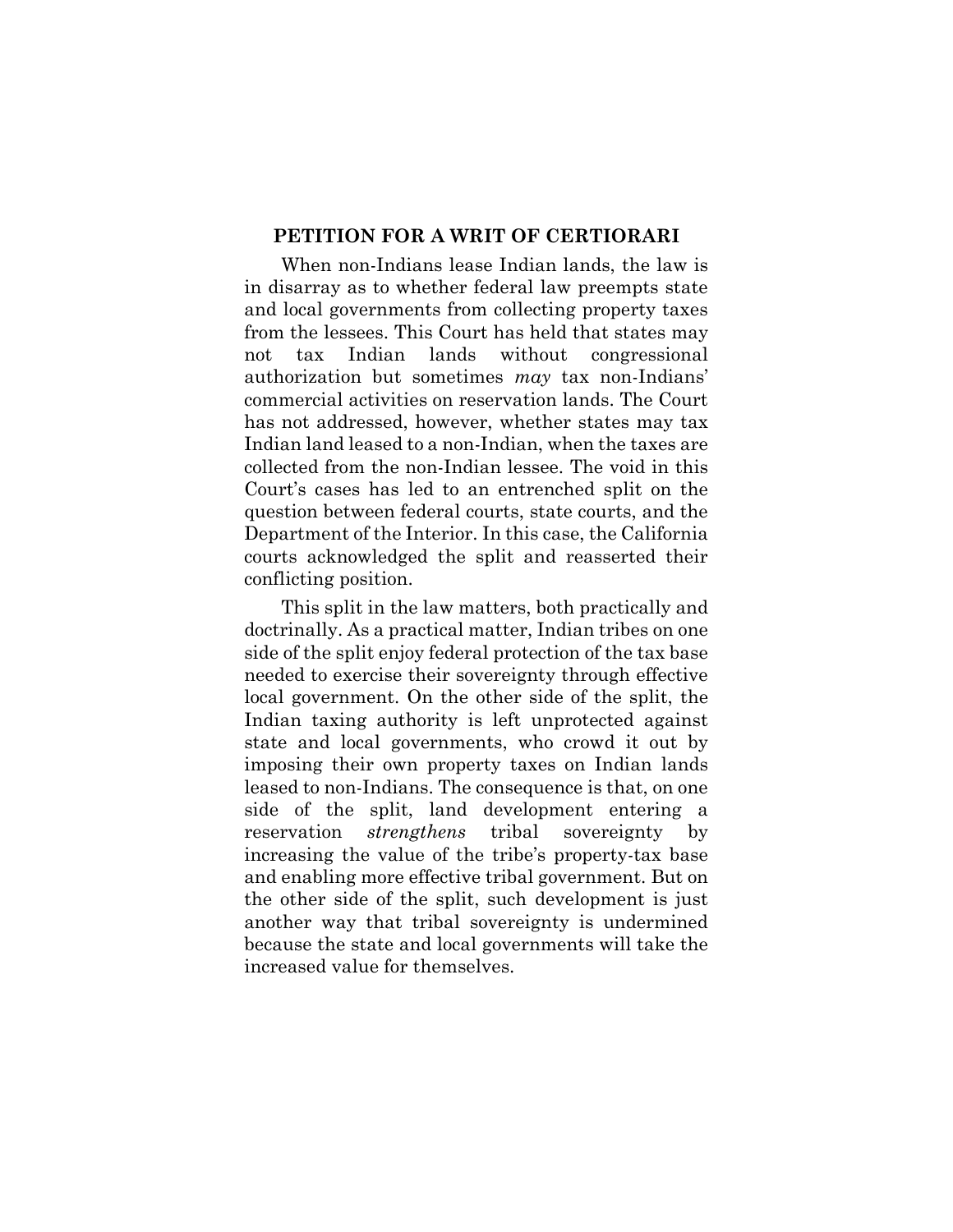The doctrinal split is just as significant and involves two basic questions of law that this Court has not answered. First, this Court has not addressed whether, and to what extent, the extensive federal regulation of the leasing of Indian land preempts state and local regulation of the lease terms and taxation of the leased land. The resulting void has led to lower courts and the Department of the Interior taking at least three different positions, the most extreme of which was reasserted by the California courts in this case.

Second, this Court has never addressed what "interest in lands" must be acquired in order to trigger express federal preemption under 25 U.S.C. § 5108. Section 5108 codifies the Indian Reorganization Act of 1934, as amended, and exempts from state or local taxation "any interest in lands" that is "acquired pursuant to this Act or the Act of July 28, 1955." This Court held in *Mescalero Apache Tribe v. Jones*, 411 U.S. 145, 155 n.11 (1973), that the terms "any interest" and "acquired" should be construed not "technically" but pragmatically, and that they extend beyond circumstances where the government purchases a fee interest expressly for the benefit of an Indian tribe. But this Court has not addressed whether the acquisition of expanded trust rights—of the kind Petitioners relied on here—falls within the "any interest" covered by the statute.

This is the case in which to answer both important questions—about the preemptive force of the federal leasing regulations, and about what kind of "interest in lands" qualifies for § 5108 preemption. The California courts are now firmly entrenched on one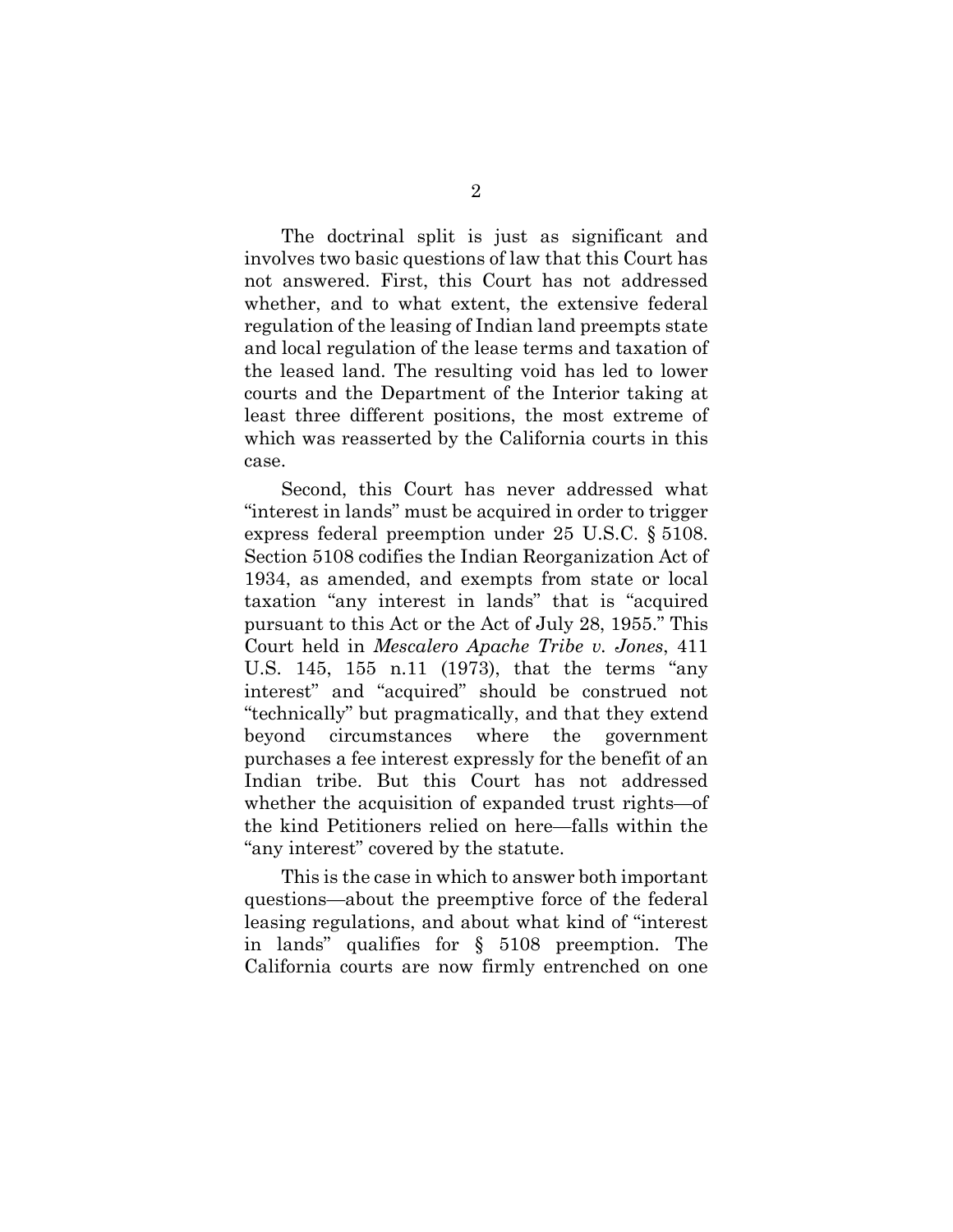side of an acknowledged split of authority. The questions are squarely presented by this case and are important to the exercise of sovereignty by Indian tribes. The Court should grant the writ, find the taxes preempted, and reverse.

#### **OPINIONS BELOW**

The order of the Supreme Court of California denying review is reproduced in the Appendix at App.1. The opinion of the Court of Appeal of California is reported at 68 Cal.App. 5th 692 and 283 Cal.Rptr.3d 716, and is reproduced in the Appendix at App.3. The Court of Appeal's order that the opinion be published is reproduced in the Appendix at App.27. The Statements of Decision and Judgment of the Superior Court of California are not reported, but are reproduced in the Appendix at App.29, App.43, and App.51, respectively.

#### **JURISDICTION**

The Supreme Court of California entered its order denying review on December 22, 2021. This Court has jurisdiction pursuant to 28 U.S.C. § 1257(a).

#### **STATUTORY PROVISIONS**

The Indian Reorganization Act of 1934, as amended, provides in relevant part: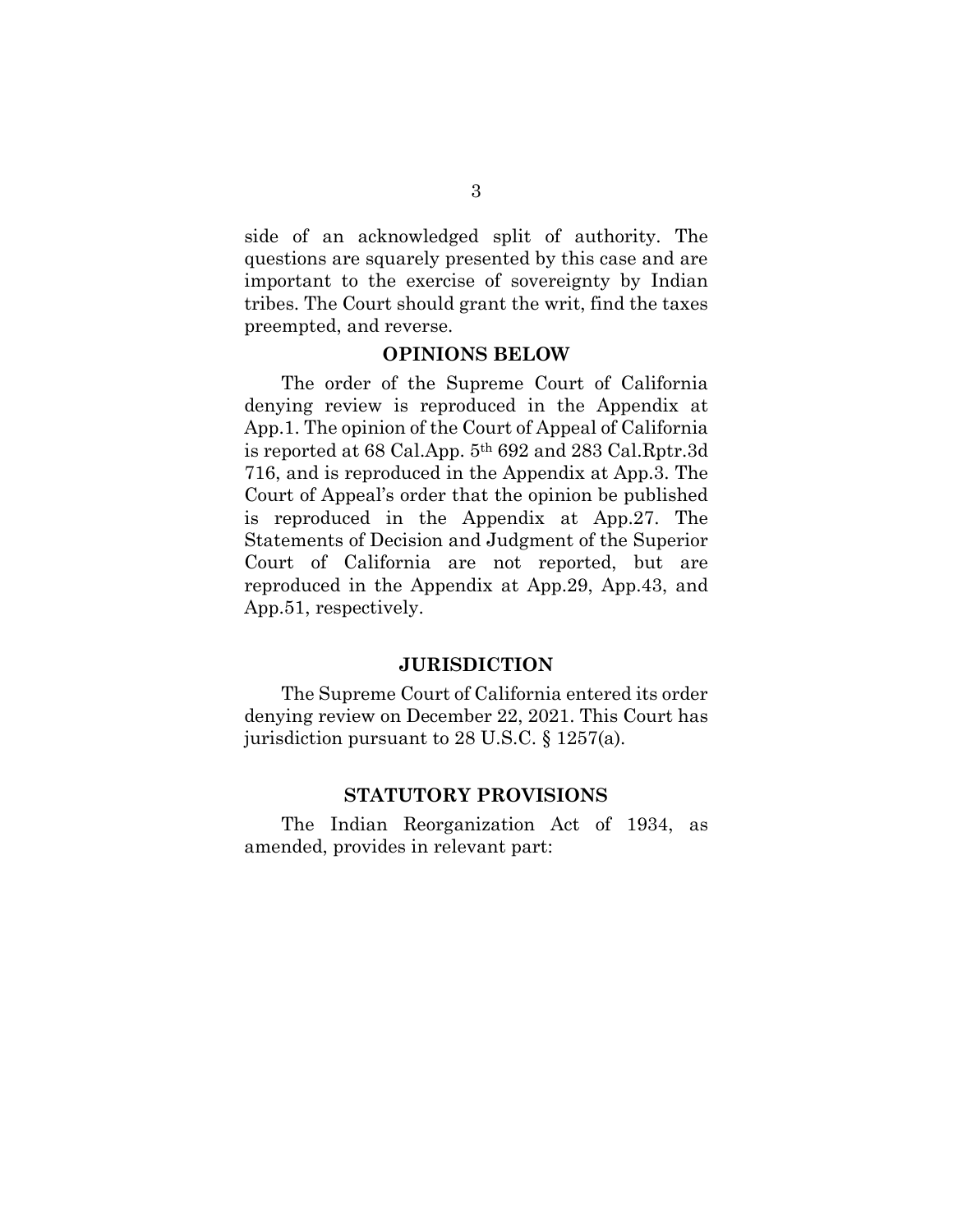The Secretary of the Interior is authorized, in his discretion, to acquire, through purchase, relinquishment, gift, exchange, or assignment, any interest in lands, water rights, or surface rights to lands, within or without existing reservations, including trust or otherwise restricted allotments, whether the allottee be living or deceased, for the purpose of providing land for Indians.

\*\*\*\*

Title to any lands or rights acquired pursuant to this Act or the Act of July 28, 1955, as amended, shall be taken in the name of the United States in trust for the Indian tribe or individual Indian for which the land is acquired, and such lands or rights shall be exempt from State and local taxation.

25 U.S.C. § 5108 (citations omitted).

#### **STATEMENT OF THE CASE**

## **A. State And Local Property Taxes On Leased Indian Lands Put Tribes To A Cruel Choice Between Economic Development And Sovereignty.**

On Indian reservations, tribal governments can "have responsibilities resembling those of county and municipal governments."[1](#page-15-0) In most parts of our

<span id="page-15-0"></span><sup>1</sup> Croman & Taylor, *Why Beggar Thy Indian Neighbor? The Case for Tribal Primacy in Taxation in Indian Country*, at 4, Harvard Project on American Indian Economic Development and University of Arizona Native Nations Institute Joint Occasional Papers on Native Affairs, No. 2016-1 (Discussion Draft May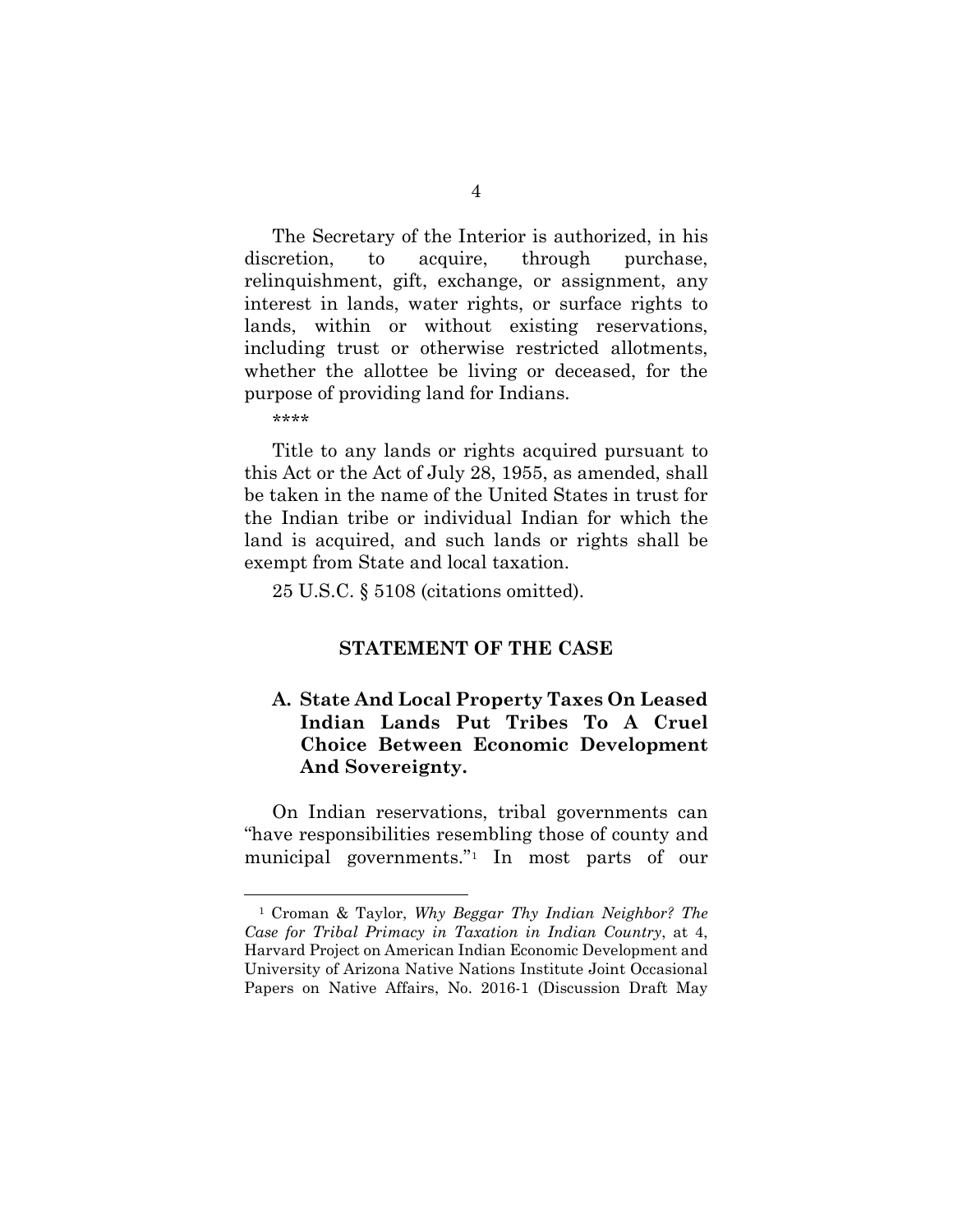country, local governments fund their responsibilities in significant part by levying real-property taxes. Tribal governments have the same right to tax land within their jurisdiction: "The power to tax is an essential attribute of Indian sovereignty" because it "enables a tribal government to raise revenues for its essential services." *Merrion v. Jicarilla Apache Tribe*, 455 U.S. 130, 137 (1982); *see Kerr-McGee Corp. v. Navajo Tribe*, 471 U.S. 195, 201 (1985) (tribes "can gain independence from the Federal Government only by financing their own police force, schools, and social programs"). Moreover, this Court has long since held that, generally speaking, state and local governments may not "tax[] Indian reservation lands … absent congressional consent." *Mescalero Apache Tribe*, 411 U.S. at 148. Federal law preempts such taxes as "an unwarrantable interference, inconsistent with the original title of the Indians, and offensive to their tribal relations." *Montana v. Blackfeet Tribe*, 471 U.S. 759, 764- 765 (1985) (citation omitted).

Still, whether a tribe really can finance its government operations through property taxes depends on the property value and on whether state and local government taxation can crowd the tribe out. Until 1934, federal policy was "to terminate tribal governments and extinguish tribal territories by dismantling the tribal land base."[2](#page-16-0) This left tribal lands consisting of

<sup>2016),</sup> 

[http://nni.arizona.edu/application/files/8914/6254/9090/2016\\_Cr](http://nni.arizona.edu/application/files/8914/6254/9090/2016_Croman_why_beggar_thy_Indian_neighbor.pdf) [oman\\_why\\_beggar\\_thy\\_Indian\\_neighbor.pdf](http://nni.arizona.edu/application/files/8914/6254/9090/2016_Croman_why_beggar_thy_Indian_neighbor.pdf)

<span id="page-16-0"></span><sup>2</sup> Saunders, Note, *Tribal Taxation and Allottted Lands:*  Mustang Production Co. v. Harrison, 27 N.M.L.Rev. 455, 460 (1997).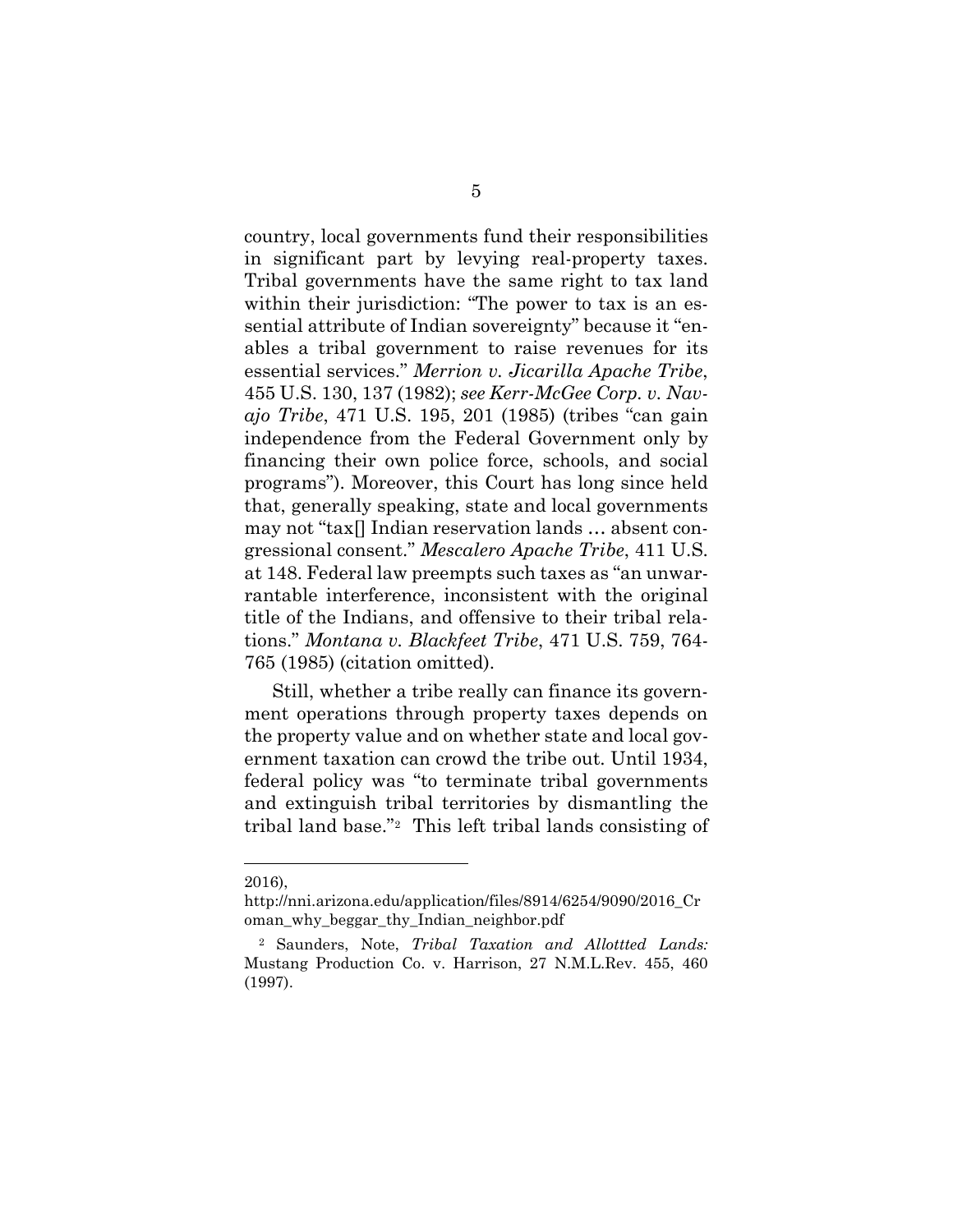remote, scattered parcels that had little value left to be taxed. The federal Indian Reorganization Act of 1934 finally "put a halt to the loss of tribal lands," *Mescalero Apache Tribe*, 411 U.S. at 151 (cleaned up), and authorized the government to acquire lands to be held in trust for Indians. *See* 25 U.S.C. § 5108. But even then, the lands within most tribes' jurisdictions remained few, low in value, or held in trust by the federal government—leaving the tribes "largely unable to obtain substantial revenue" through property taxes. *Michigan v. Bay Mills Indian Cmty.*, 572 U.S. 782, 812 (2014) (Sotomayor, J., concurring).

For some tribes, the passing decades brought the prospect of change. The expansion of American cities led to some reservation lands becoming less remote, as economic development approached their boundaries. When they can, tribes and their members have responded by developing their own properties—but the simplest way to unlock these increasing property values often is by leasing lands within tribal jurisdiction to those who wish to develop them. This can be done even for lands held in trust by the federal government, as long as the lease agreement satisfies the conditions prescribed by the Secretary of the Interior. *See* 25 U.S.C. § 415. This creates the prospect for tribal governments to generate property-tax revenues by taxing the leaseholds. That will allow the tribe to exercise practical sovereignty over its lands by increasing regulation and services commensurate with the level of development. And if the tribe cannot provide those services or does not wish to, it can sign an inter-governmental agreement with the local city or county government to provide them in exchange for payments from the tribe.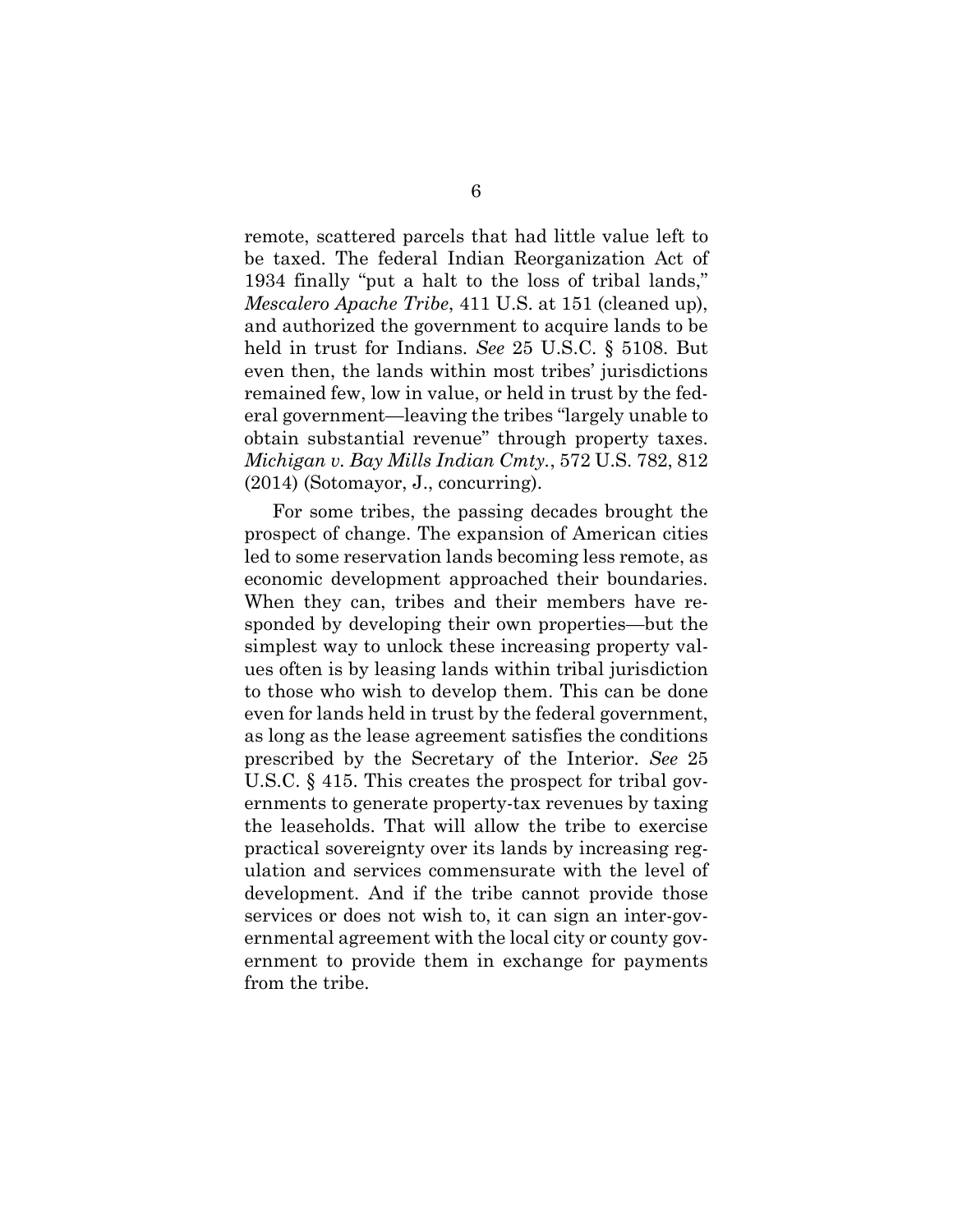But there is a complication: state and local governments oftentimes try to take the tax revenue for themselves. Once such lands become commercially interesting to non-Indians, some state and local governments argue that they can force the lessees to pay exactly the same amount of tax that the Indian landowners would if they were not exempt. When these claims succeed, they can form "insuperable … barriers" to the tribe's own taxation. *Bay Mills Indian Cmty*., 572 U.S. at 810 (Sotomayor, J., concurring). Although the tribes retain the theoretical ability "to impose their own taxes on these same sources," the result would be a combined tax burden greater than that imposed on non-Indian parcels of land—and "[a]s commentators have observed, … the resulting double taxation would discourage economic growth", causing the land's value to lessees to erode or even evaporate. *Id.* at 811 (collecting citations).

The result is to put the tribe to a cruel choice between economic development and sovereignty. A tribe's members can benefit from the increasing value of their once-remote lands only if the tribe is willing to sacrifice its sovereign right to tax those lands. And if the tribe does that, its ability to provide services to the newly-developed area will be correspondingly limited—leaving the local government likely to fill the gap.

## **B. The Law Is In Disarray Over Whether State And Local Taxes On Leases Of Indian Lands Are Preempted.**

As noted, this Court has established that state and local governments usually may not "tax[] Indian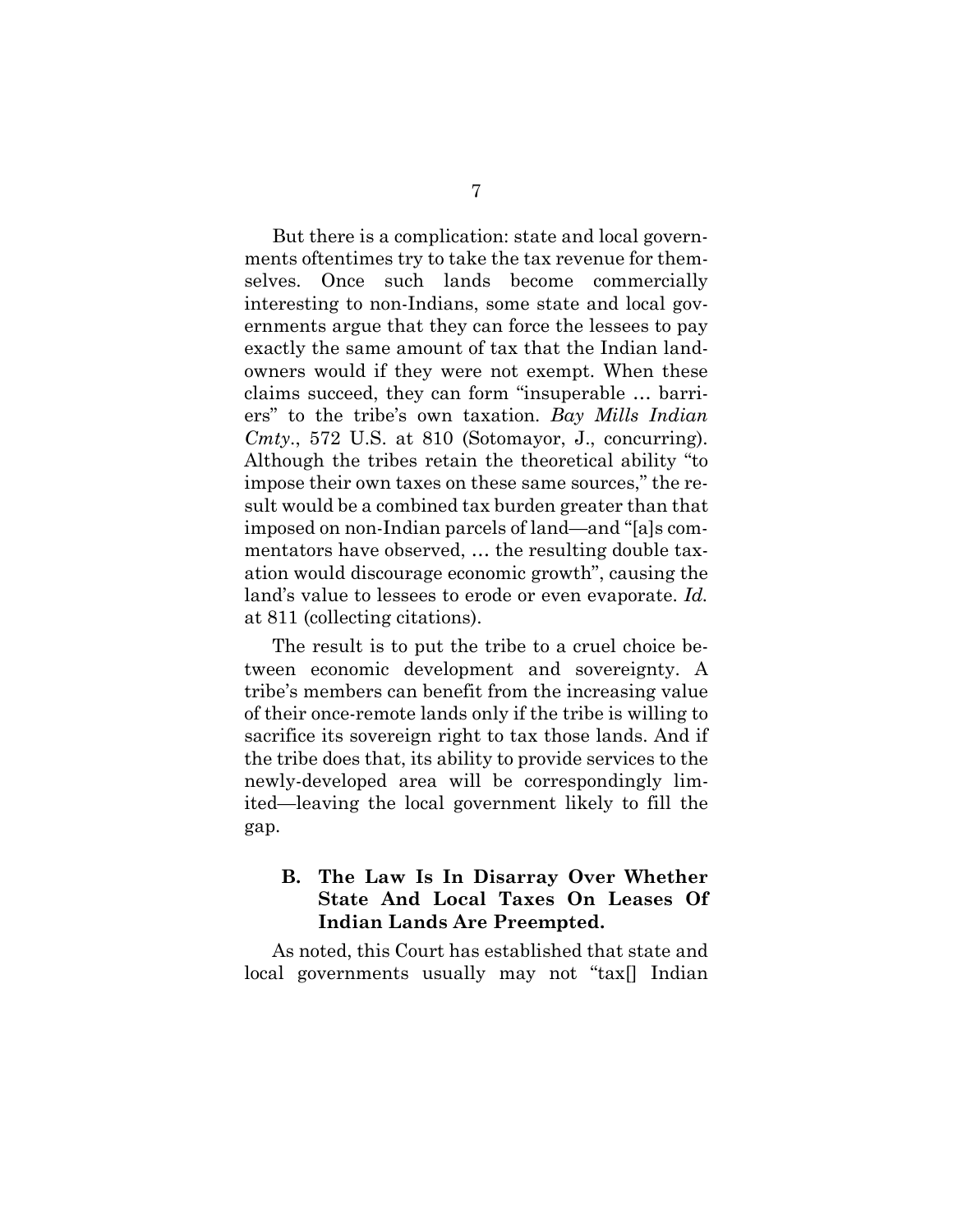reservation lands … absent congressional consent," *Mescalero Apache Tribe*, 411 U.S. at 148. On the other hand, this Court's precedents give state and local governments more latitude to impose sales taxes (or similar taxes) on non-Indians who do business on reservations. *See Washington v. Confederated Tribes of Colville Indian Rsrv.,* 447 U.S. 134, 151–159 (1980).

This case presents the intermediate question: may state and local governments tax Indian land when it is leased to non-Indians and the tax is collected from the non-Indian lessees?

Over time, federal courts, state courts, and the Department of the Interior have reached a state of intractable disagreement on that question.

The Ninth Circuit and the California courts decided the issue first, in decisions a few months apart in 1971, considering separate preemption challenges to the same California county tax that is at issue in this case. The Ninth Circuit upheld against preemption challenge a tax on "the full cash value of the lessee's interest in" Indian lands. *Agua Caliente Band of Mission Indians v. Riverside Cnty.*, 442 F.2d 1184, 1186 (9th Cir. 1971) (citation omitted). Similarly, the California Court of Appeal concluded that a "state … tax imposed on the leasehold interest carved from the tax exempt … fee is sufficiently indirect and remote as to be permissible" under federal law. *Palm Springs Spa, Inc. v. Cnty. of Riverside*, 18 Cal.App.3d 372, 375 (1971). The Ninth Circuit reiterated its holding in another similar decision a few years later. *Fort Mojave Tribe v. San Bernardino Cnty.*, 543 F.2d 1253, 1256 (9th Cir. 1976).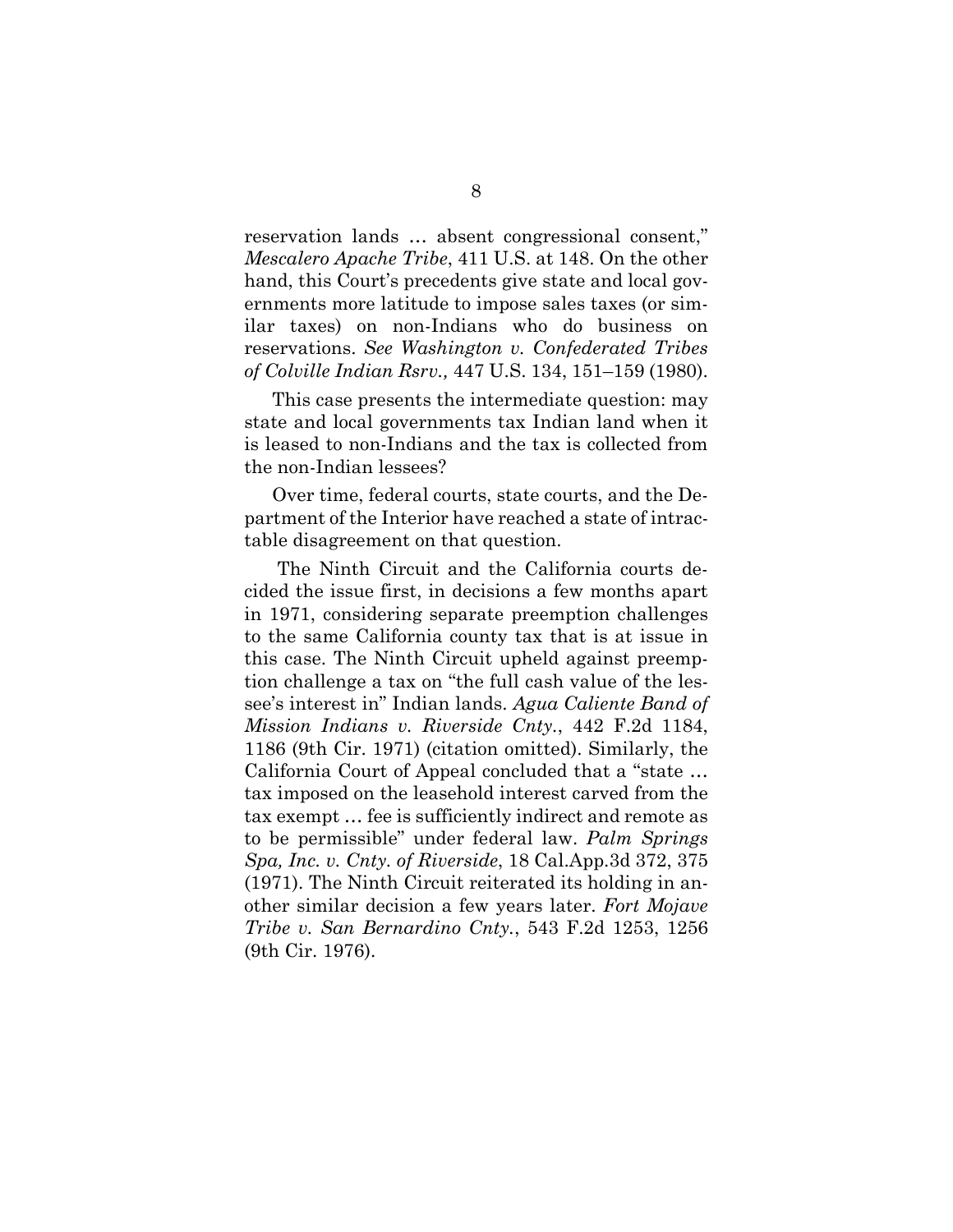Later, however, the Department of the Interior and the Eleventh Circuit disagreed. In 2012, Interior published a lengthy analysis concluding that "[t]he Federal statutes and regulations governing leasing on Indian lands … preempt the field of Indian leasing." *Residential, Business, and Wind and Solar Resource Leases on Indian Land*, 77 Fed. Reg. 72,440-01, at 72,447 (Dec. 5, 2012). It therefore amended its Indianlands-leasing regulations to mandate that, when Indian land is leased, "the leasehold or possessory interest *is not subject* to any fee, tax, assessment, levy, or other charge imposed by any State or political subdivision of a State." 25 C.F.R. § 162.017(c) (emphasis added).

In 2015, the Eleventh Circuit took the same view, holding that Florida is preempted from "tax[ing] commercial rent payments" for Indian lands—even though, like the California county exaction, "[t]he tax … constitutes a lien on the personal property of the lessee, and not … the land or property of the [Indian] lessor." *Seminole Tribe of Florida v. Stranburg*, 799 F.3d 1324, 1326 (11th Cir. 2015). The Eleventh Circuit stated that the Secretary's finding of preemption "deserves some weight" short of formal deference, but ultimately found the tax preempted after an "independent … inquiry." *Id.* at 1338-39. The Eleventh Circuit also concluded that, to the extent the Ninth Circuit had taken a different approach, its rationale had been "obliterat[ed]" by later decisions from this Court. *Id.* at 1334.

After Interior issued its analysis and the Eleventh Circuit released its decision, the Ninth Circuit and the California courts have acknowledged the split but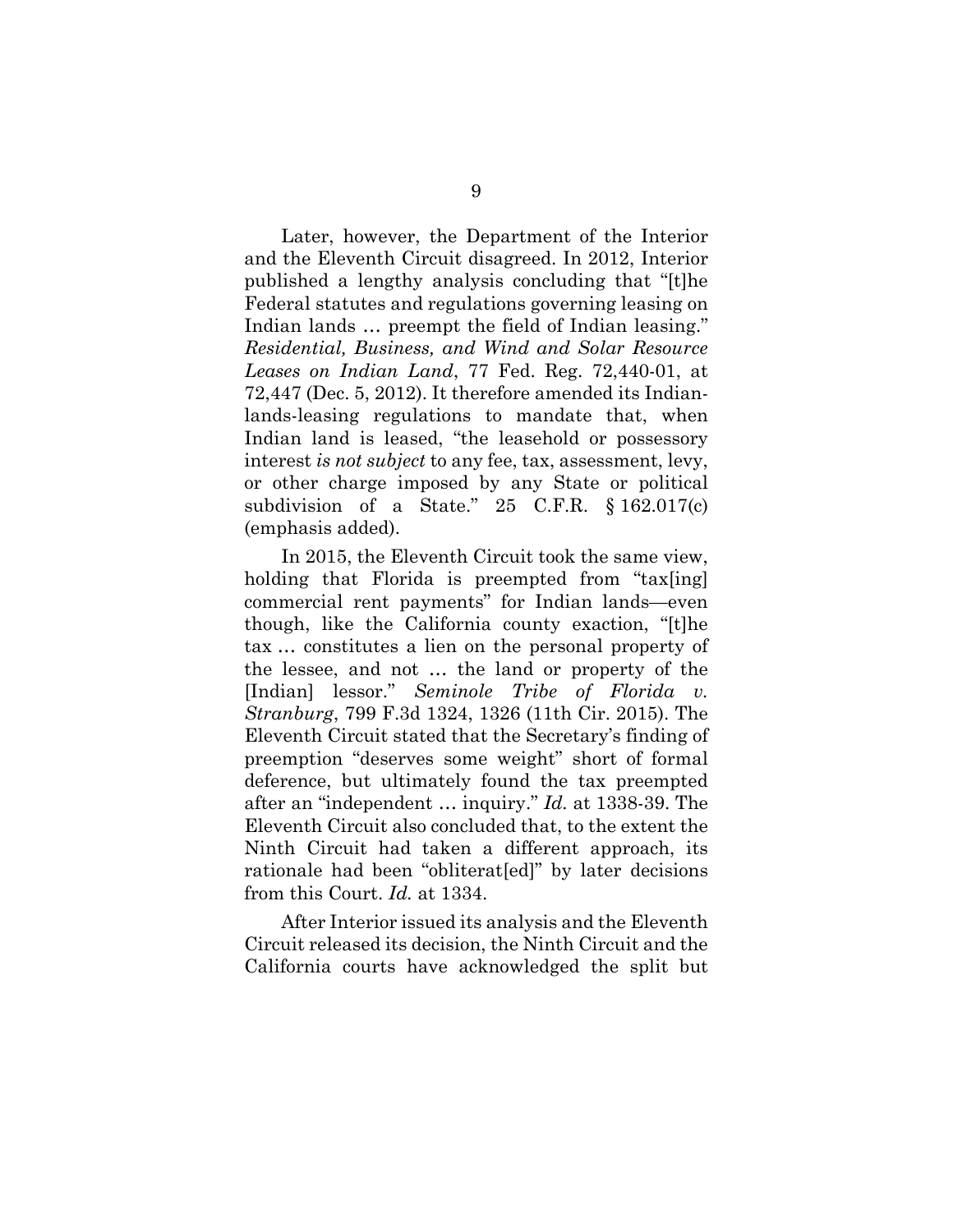reaffirmed their commitment to allowing state and local governments to tax. In 2019, the Ninth Circuit adhered to its previous view, albeit with some reluctance. In another challenge to the county tax at issue in this case, the Central District of California noted the tax's "direct conflict" with the Department of the Interior's regulation, as well as the conflict between the Ninth and Eleventh Circuits—but it stated that "[d]istrict courts are not to resolve splits between circuits no matter how egregiously in error they may feel their own circuit to be." *Agua Caliente Band of Cahuilla Indians v. Riverside Cnty.*, 181 F.Supp.3d 725, 740-741 (C.D. Cal. 2016) (cleaned up). On appeal, the Ninth Circuit admitted that "there may be some tension between" its earlier decisions and this Court's intervening rulings, but concluded that they "are not clearly irreconcilable" and so the court of appeals' earlier decisions remained binding. *Id.*, 749 F.App'x 650, 651-652 (9th Cir. 2019).

In 2020, the California Court of Appeal likewise adhered to its view that federal law does not protect leased Indian land against state and local taxation. In *Herpel v. County of Riverside*, the Court of Appeal concluded that the "federal interest in" the Indianlands "Leasing Regulations" is not strong enough to have preemptive effect. 45 Cal.App.5<sup>th</sup> 96, 111 (2020). The court "note[d] that this puts us in disagreement with" the Eleventh Circuit's *Seminole Tribe* decision, among others. *Ibid.* Regarding the *state* interest in the tax, the court purported to find *Seminole Tribe* "distinguishable" as involving "taxes on business activity only," while noting that the California tax also extended to "leases … for residential purposes." *Id.* at 115-116. The court also found the Department of the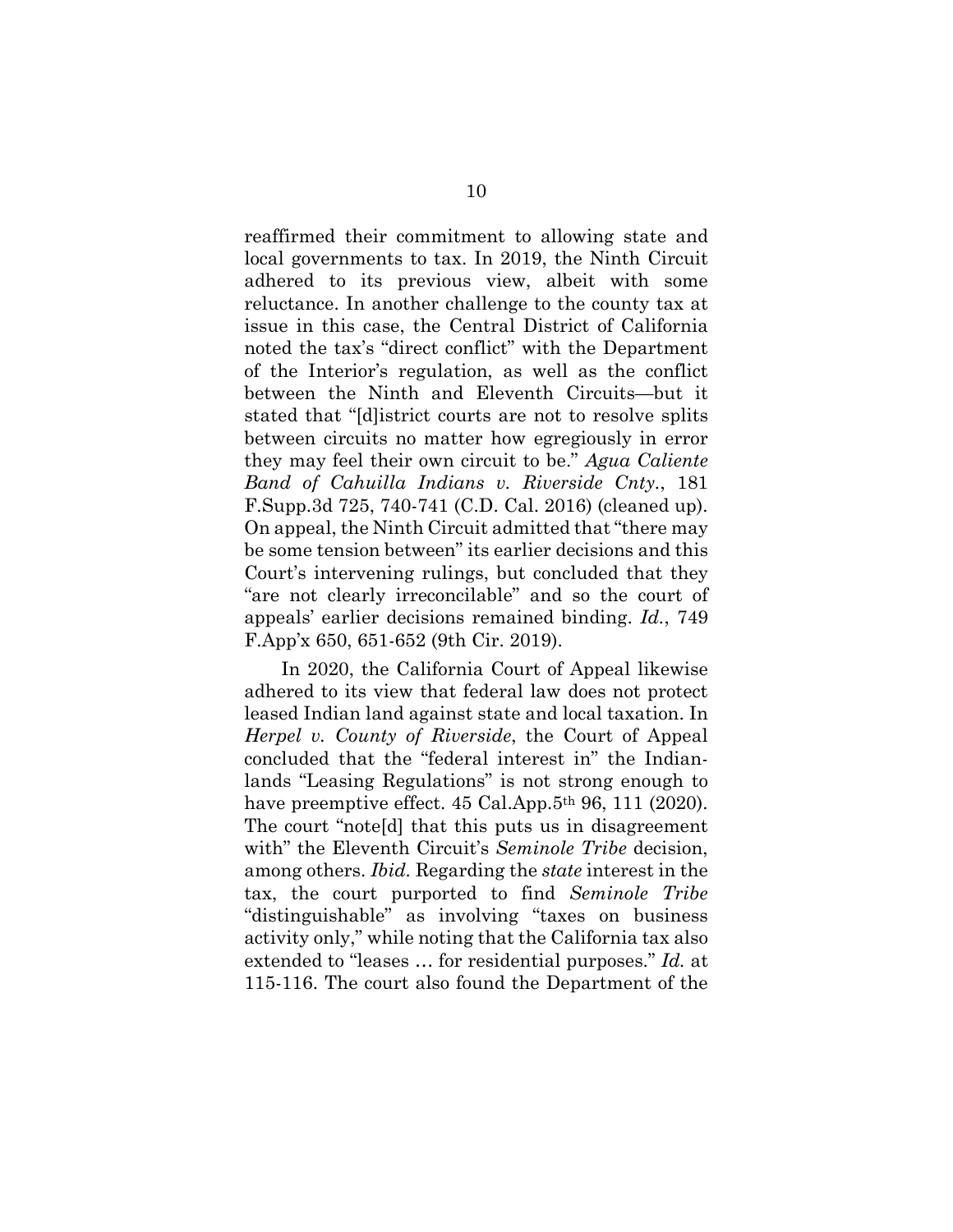Interior's views to be "incomplete, and so … not reasonable enough to warrant deference." *Id.* at 118.

#### **C. Here, The California Courts Entrenched Themselves On One Side Of The Split.**

In this case, the California Court of Appeal yet again reaffirmed its position and upheld local property taxes on Indian-lands lessees, and the California Supreme Court denied review.

## **1. The Agua Caliente Tribe's Efforts to Tax Reservation Lands are Crowded out by Riverside County's Property Taxes.**

The Agua Caliente Reservation was established in 1876. (Cal. Ct. App. Appellants' App'x 246.) After being significantly reduced and fragmented in the first 60 years of its existence, the reservation now covers roughly 31,000 acres to the east of Los Angeles, scattered across the resort town of Palm Springs, California, and neighboring communities. App.7. These lands are "held in trust" by the United States "for the benefit of the tribe" or "one or more members of the tribe." App.7-8*.* By law, the United States' trust rights were set to expire in 1994.[3](#page-22-0) In 1990, however, Congress amended the Indian Reorganization Act to provide that all the government's then-existing trust rights over Indian lands "are extended and continued until otherwise directed by Congress." 25 U.S.C. § 5102.

<span id="page-22-0"></span><sup>3</sup> *See* Mission Indian Relief Act §§ 3, 5, 26 Stat. 712-713 (1891) (limiting the trust to 25 years); Act of March 2, 1917, § 3 39 Stat. 969, 976(1917) (authorizing the President to extend the trust period); 25 C.F.R. ch.1, App'x (listing trust period extensions).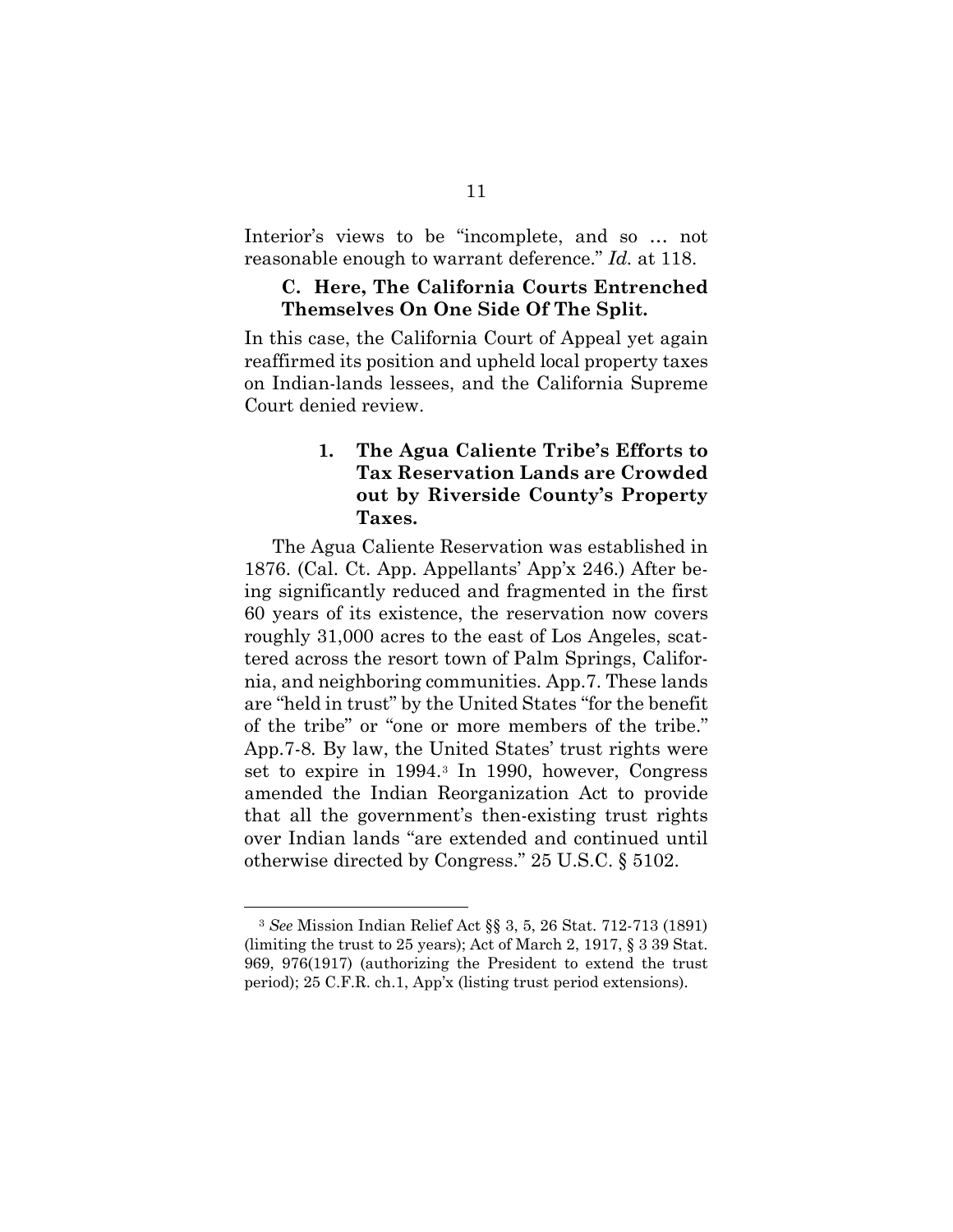The Agua Caliente tribal government provides extensive regulation and services with respect to the lands under its jurisdiction. The tribal council has enacted and enforces a land-use ordinance, a building and safety code, and an environmental policy act. (Cal. Ct. App. Appellants' App'x 253, 480-510, 752-894.) On parts of the reservation, the tribal government also maintains roads and provides flood-protection services. (*Id.* at 248-49.)

The Agua Caliente's lands are their most valuable resource. To monetize that value, the Secretary of the Interior has approved the Tribe and its members to lease more than 4000 acres of trust lands to non-Indians under some 20,000 lease agreements that are subject to extensive federal regulation. (Cal. Ct. App. Appellants' App. 247, 734-747.)[4](#page-23-0)

Since 1967, the Agua Caliente tribal government has sought to fund its activities, in part, through a 1% tax on real-property leases within the Reservation. (*Id.* at 504-506, 895-899.) But those efforts have so far failed because lessees of these Indian lands have instead been forced to pay property taxes to non-tribal governments.

The reservation lands at issue are located within the boundaries of respondent Riverside County which, like many counties throughout the United

<span id="page-23-0"></span><sup>4</sup> The judgment below also expressly applies to lands on the Colorado River Indian Reservation, which lies further east of the Agua Caliente Reservation, along the California-Arizona border and near the route from Los Angeles to Phoenix. (Cal. Ct. App. Appellants' App'x at 255-256.) The Colorado River Indian Tribe and its members also lease trust lands to numerous non-Indians. (*Id.* at 255, 464.)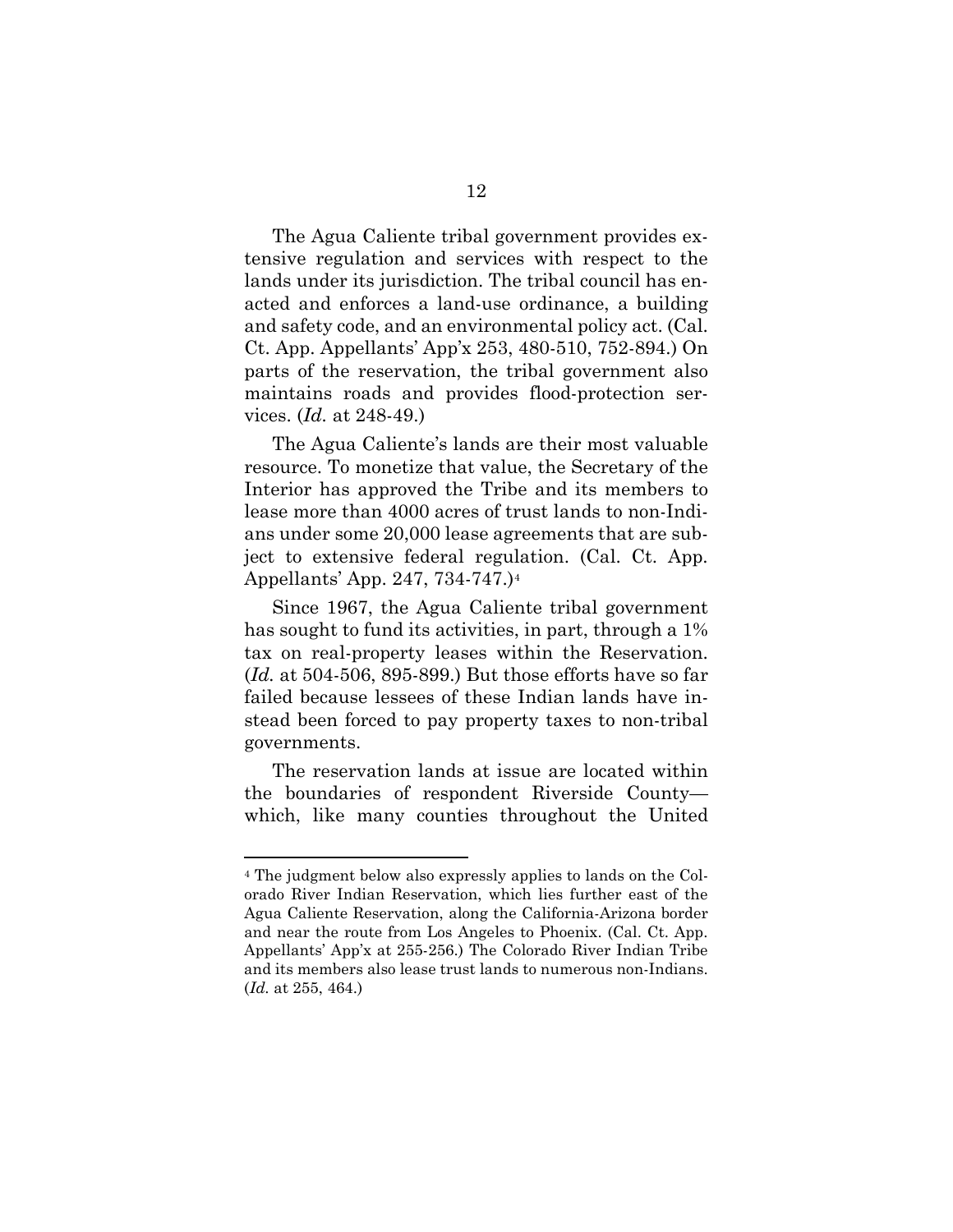States, funds much of its operations through real-estate taxes. Stretching from the outskirts of Los Angeles to the Arizona border, Riverside County is one of the most populous in the nation, and its total annual real-estate tax revenues exceed \$2.5 billion. (*Id.* at 233, 253.) A large portion of these taxes is collected from the fee simple owners of land. But California law defines taxable "real property" more broadly as including "[t]he possession of, claim to, ownership of, or right to the possession of land," Cal. Rev. & Tax C. § 104(a)—and so, when the fee interest in land is tax exempt but the land has been leased, the County levies exactly the same property tax against the lessee. (*Id.* at 720-722.)

That is what happened here. The County recognizes that it cannot tax reservation lands directly, so it demands that non-Indian lessees of the lands pay the taxes. The taxes are not tied to services to the specific leased parcels or even to reservation lands as a class. Instead, the taxes include a 1% "general revenue tax" for "funding … government agencies within the county," App.9, plus water-district and school-district taxes that total approximately 0.2%. App.9-10; *see* Cal. Ct. App. Appellants' App'x at 244-245, 268-269, 453.

The result is that, if the Agua Caliente government were to enforce its own 1% property tax, Indian lands leased to non-Indians would be subject to roughly twice the tax burden of non-Indian lands located in the same communities. "[T]o avoid double taxation," therefore, the tribe has been forced to hold its property tax in abeyance, and has not sought to collect it. (Cal. Ct. App. Appellants' App'x at 250, 252, 505; *see* App.10.) Many hundreds of lessees thus have been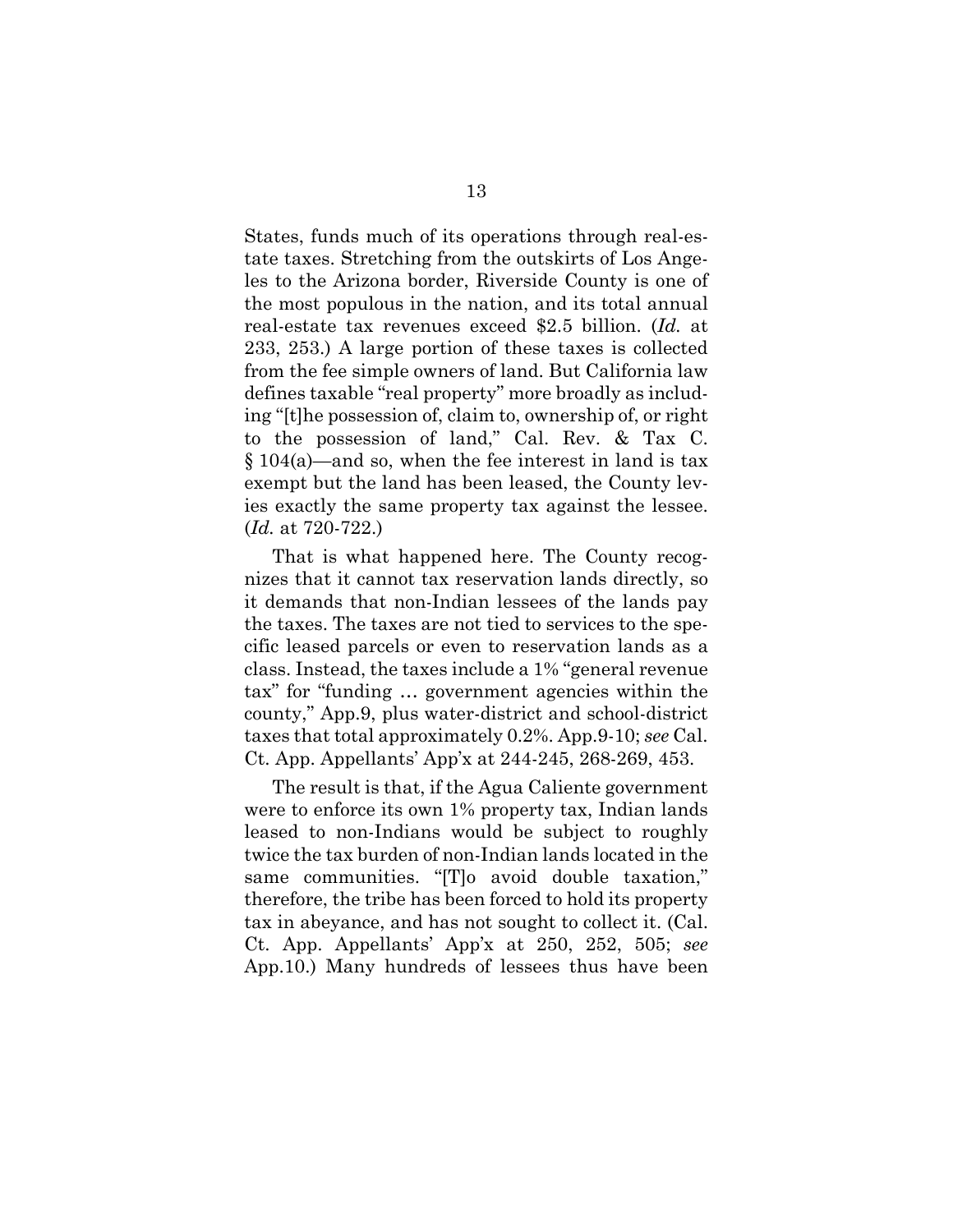required to pay property taxes to Riverside County, rather than to the tribe.

## **2. The California courts reject plaintiffs' preemption claims.**

The plaintiffs and petitioners in this case are approximately 500 non-Indian lessees of lands within the Agua Caliente or Colorado River reservations, who paid property taxes on those leases to Riverside County. (Cal. Ct. App. Appellants' App'x 246, 255; *see*  App.6-7.) They filed two lawsuits against the County in California state court, seeking tax refunds. App.6- 7. The great majority of refund claims range from around \$1000 up to \$20,000; some are for up to \$400,000, and one is for about \$1.5 million. (*See*  Compls., Cal Ct. App. Appellants' App'x at 42-67, 89.)

As relevant here, Petitioners' claims are that the county's taxes are preempted as to their leases by both (1) the pervasive federal regulatory scheme covering leases of Indian lands, and (2) 25 U.S.C. § 5108's express preemption of state taxes on Indian trust lands that were "acquired pursuant to" the Indian Reorganization Act.

Aside from the County, the other Respondents are two water districts who benefit from the property taxes at issue, and who intervened as defendants in the trial court. After consolidating the cases, the Superior Court entered judgment "primarily [on] stipulated facts," App.7, upholding the validity of the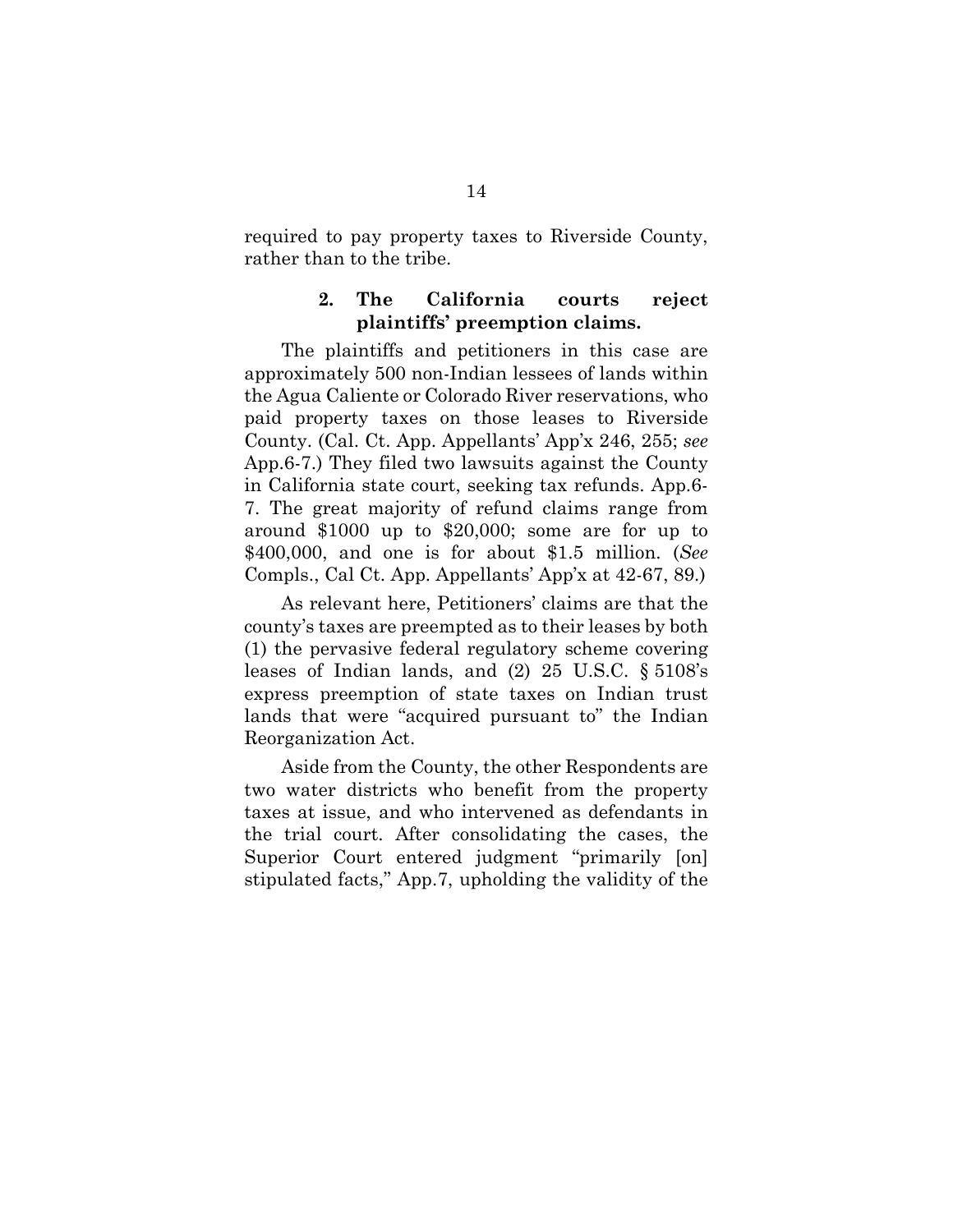taxes. *See* App.29-42 (tentative decision), App.43-50 (final decision).[5](#page-26-0)

The Court of Appeal of California affirmed. Regarding the federal Indian-lands-leasing regulations, the court reiterated its conclusion from *Herpel* that the regulations lack preemptive force. App.19-20. The Court of Appeal also restated its "disagreement with courts that have determined otherwise," including the Eleventh Circuit in *Seminole Tribe.* App.20 n.6.

The Court of Appeal also rejected Petitioners' argument that the tax is expressly preempted by 25 U.S.C. § 5108, which provides that "any lands or rights … acquired" by the Secretary of the Interior in trust for Indians "pursuant to this Act … shall be exempt from State and local taxation." The court held that the "tribal land at issue in this case" is not protected by § 5108 because it "was [originally] set aside for the Agua Caliente and CRIT decades prior to the enactment of the IRA." App.13. Although the trust rights were set to expire until Congress amended the IRA to extend them in 1990, the Court of Appeal held that the extended trust rights did not qualify as

<span id="page-26-0"></span><sup>5</sup> Before reaching the merits, the Superior Court held that Petitioners have standing to seek tax refunds. The Court noted that striking down the challenged taxes might make little practical difference to Petitioners in future years if it led the tribes to collect their own similar taxes—but even if that were the case, Petitioners would still be entitled to keep their refunds of taxes paid in past years and so have standing to seek that relief. App.31-35. The Court of Appeal saw no need to revisit this question.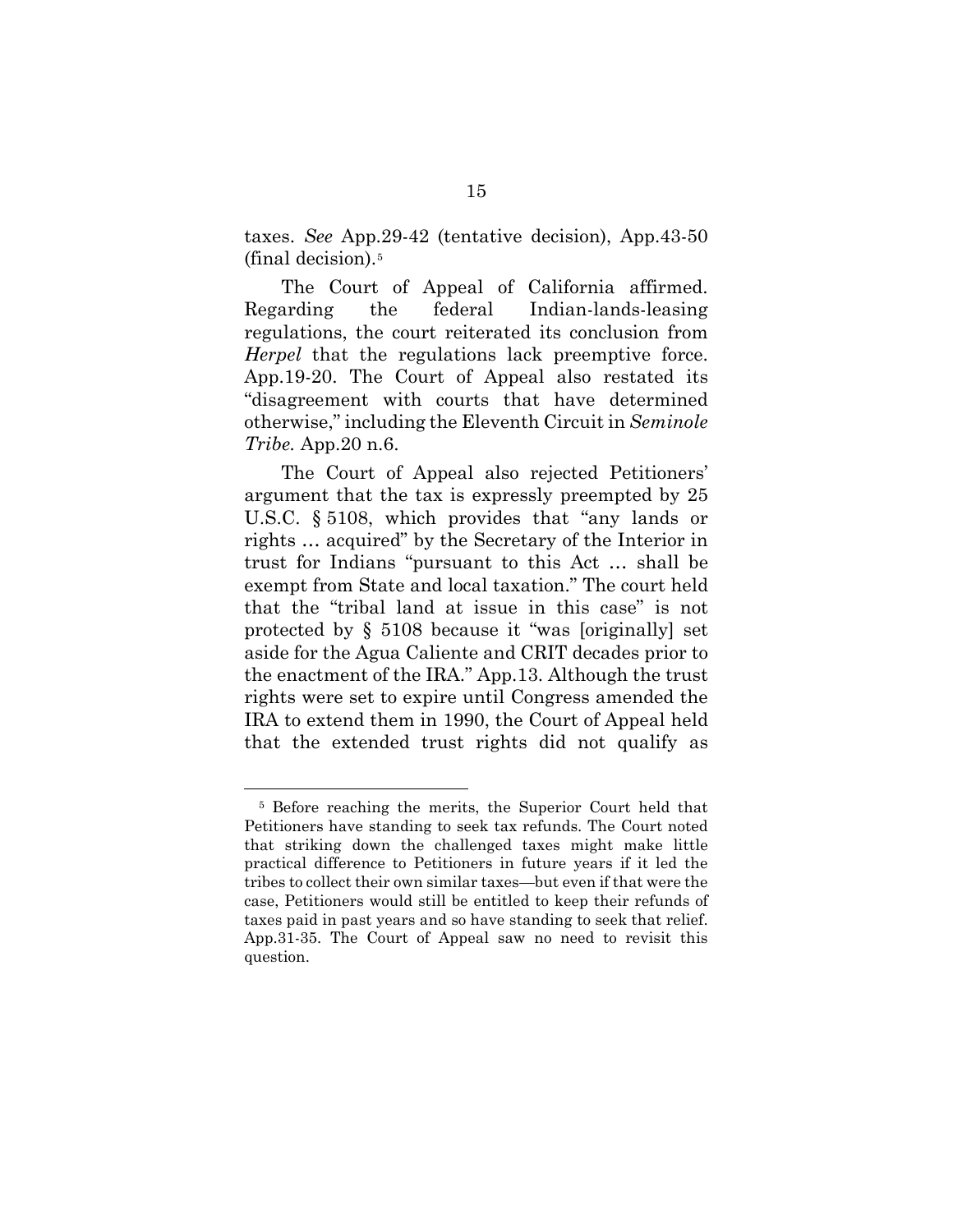"rights … acquired pursuant to" the IRA within the meaning of the statute. App.14-18.

After the Court of Appeal issued its opinion, the defendants requested that the opinion be published because it "decides issues of continuing public interest" that "have arisen in numerous cases and are of a recurring nature," and that still are not "fully settled." (Defs'. Ltr. to Ct. App. at 7-8, Sept. 1, 2021.) The Court of Appeal granted the request and ordered the opinion published. App.27-28.

The California Supreme Court denied review, App.1-2, and this Petition follows.

#### **REASONS FOR GRANTING THE WRIT**

This case is an especially clear illustration of the "tension among courts about how to apply pre-emption principles at the intersection of federal law, state law, and tribal land." *Rogers Cty. Bd. of Tax Roll Corr. v. Video Gaming Techs., Inc.*, 141 S. Ct. 24, 25 (2020) (Thomas, J., dissenting from denial of certiorari). Moreover, it is an excellent vehicle to address that confusion on two important issues. First, does the comprehensive federal regulation of the leasing of Indian land preempt state and local governments from taxing the leased land and collecting the tax from the non-Indian lessees under the balancing analysis announced by this Court in *White Mountain Apache Tribe v. Bracker*? Second, for purposes of express tax preemption under 25 U.S.C. § 5108, are expanded trust rights an "interest in lands" whose acquisition "pursuant to [the Indian Reorganization] Act" brings the land within the plain language of the statute?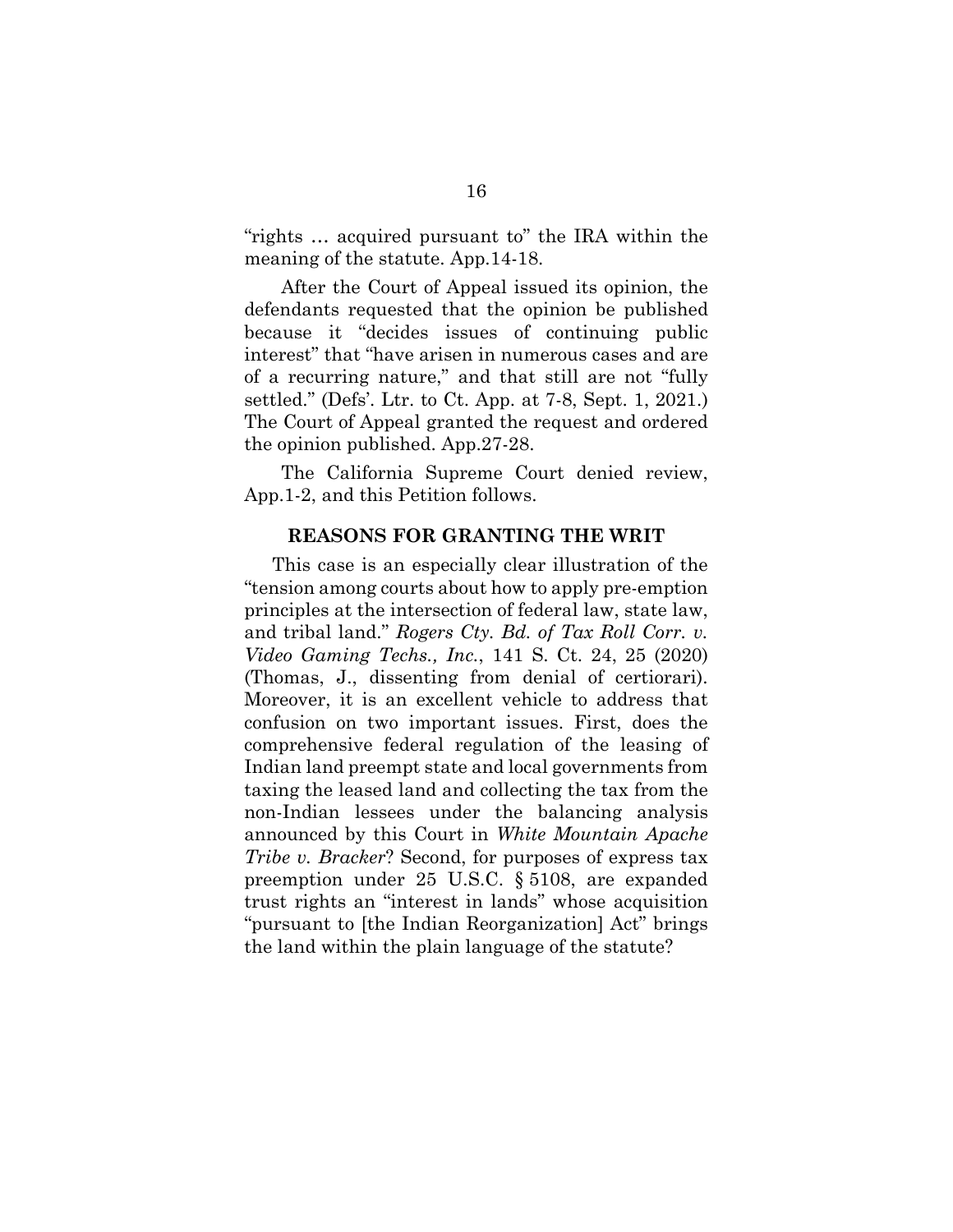## **I. The Lower Courts are Intractably Split On The Preemptive Force Of Federal Indian-Lands Leasing Regulations.**

This Court's precedents have "emphasized the special sense in which the doctrine of preemption is applied in th[e] context" of "State laws affecting Indian tribes." *New Mexico v. Mescalero Apache Tribe*, 462 U.S. 324, 333-334 (1983). The analysis is "not limit[ed]" to "familiar principles of preemption." *Id.* at 334. In *White Mountain Apache Tribe v. Bracker*, this Court set forth a balancing preemption analysis for use "where … a State asserts authority over the conduct of non-Indians engaging in activity on the reservation." 448 U.S. 136, 144 (1980). In such cases, the courts must conduct "a particularized inquiry into the nature of the state, federal, and tribal interests at stake," by "examin[ing] the language of the relevant federal treaties and statutes in terms of both the broad policies that underlie them and the notions of sovereignty that have developed from historical traditions of tribal independence." *Id.* at 144-145. Under *Bracker*, if the "federal regulatory scheme" is sufficiently "pervasive" and "comprehensive," then state taxes are preempted unless they can be "justif[ied] by an even more weighty "regulatory function or service performed by the State." *Id.* at 148-149. This Court's later precedents have applied what has become known as "the *Bracker* interest-balancing test." *Wagnon v. Prairie Band Potawatomi Nation*, 546 U.S. 95, 99 (2005) (finding *Bracker* does not apply to taxes on "a transaction that occurs off the reservation"); *see, e.g., Ramah Navajo Sch. Bd. v. Bureau of Revenue of New Mexico*, 458 U.S. 832, 845 (1982) ("comprehensive federal scheme regulating the creation and maintenance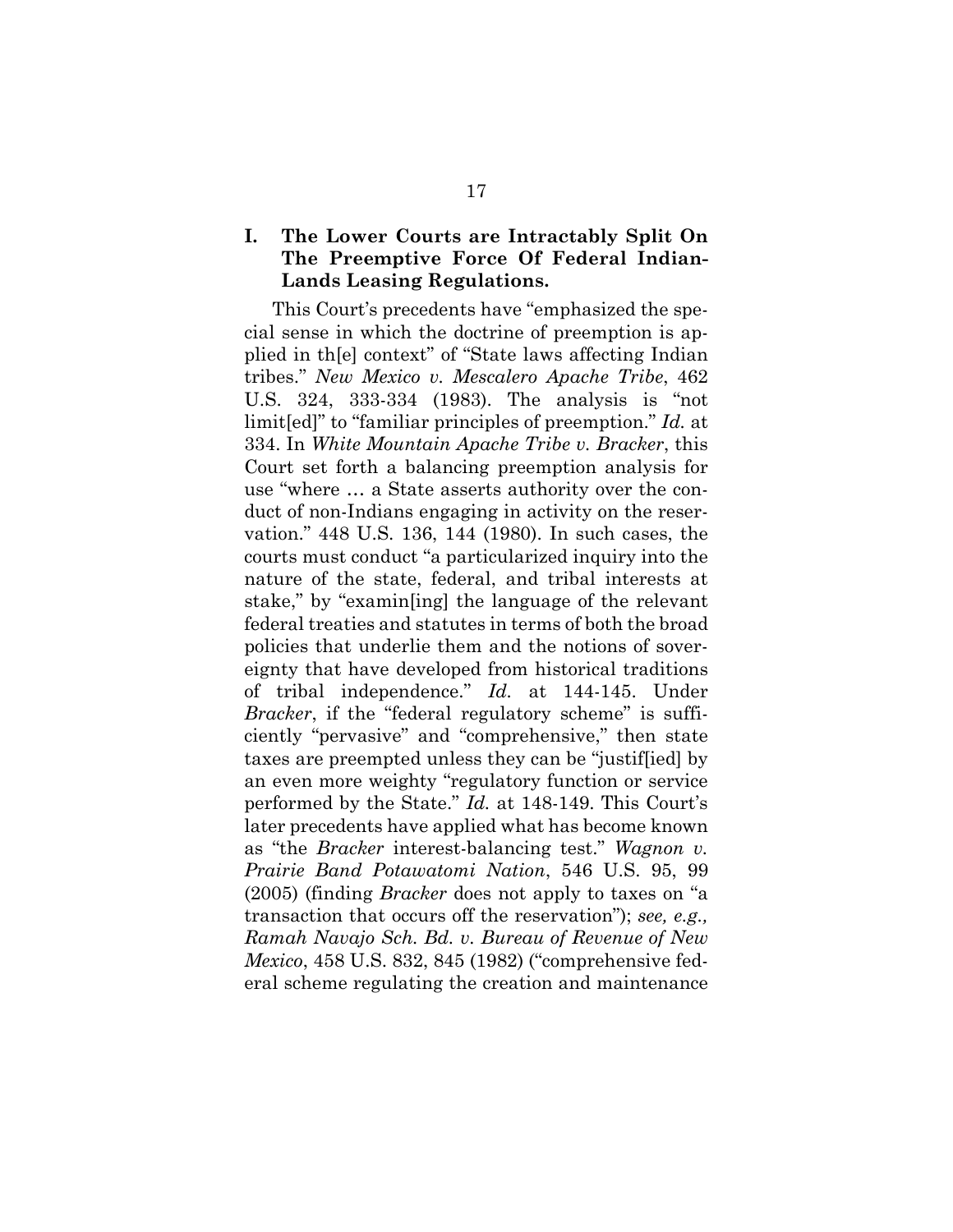of educational opportunities for Indian children" precluded state tax on commercial activity that was justified by "nothing more than a general desire to increase revenues"); *Mescalero*, 462 U.S. at 338-342 ("comprehensive scheme of federal and tribal management established pursuant to federal law" preempted state regulation of hunting and fishing).

With respect to state taxation of Indian-lands leaseholds, the split amongst the lower courts and the Department of the Interior is, first and foremost, a disagreement about the *Bracker* preemption analysis.

The lower courts agree that federal law regulates the leasing of Indian trust lands in great detail. From the Founding era to the present day, Congress has passed more than a dozen statutes concerned specifically with leasing Indian lands. *See Cohen's Handbook of Federal Indian Law* §§ 1.03-06, 5.02-03, 15.06-07, 17.02-04. Congress enacted most of the modern regulatory regime in 1955. *See* 25 U.S.C. §§ 415-415d. This statutory scheme requires the approval of the Secretary of the Interior for such leases and authorizes the Secretary to prescribe their terms and regulations. *Id.*  § 415(a). Exercising that authority, the Secretary has promulgated regulations of Indian land leases running to several hundred numbered sections. *See* 25 C.F.R. Pt. 162. Among many other things, the regulations prescribe (1) what laws apply to leases of Indian lands; (2) what taxes apply; (3) how leases may be enforced; (4) what documents must be submitted to the BIA for approval, administration, or enforcement of leases; (5) maximum length; (6) mandatory terms; (7) the amount of rent; (8) how a lease must be recorded; and (9) whether and how a lease can be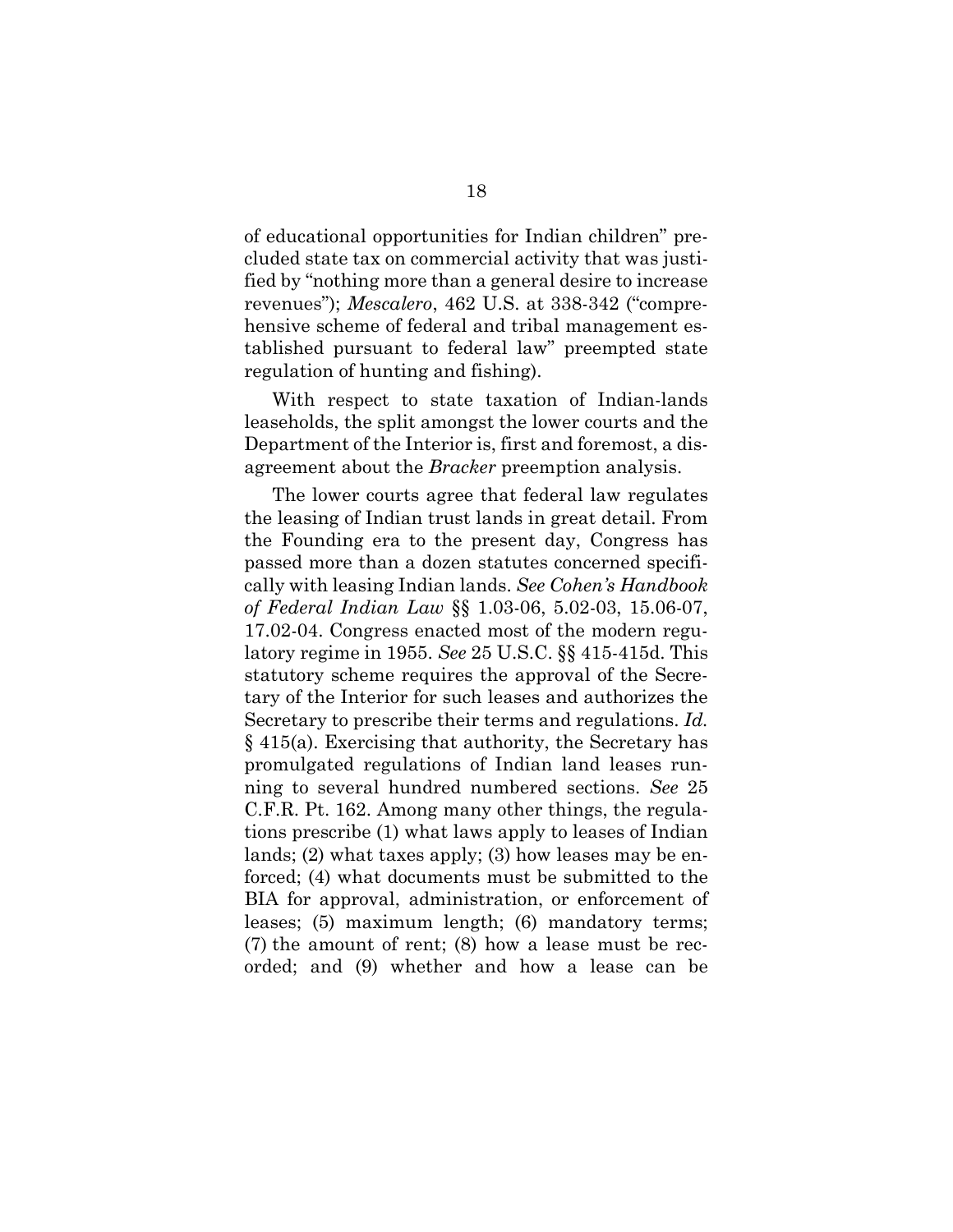amended or assigned.[6](#page-30-0) The United States also has extraordinary, ongoing control over the performance and terms of Indian-land leases: the regulations authorize federal regulators to enter leased premises upon reasonable notice, to monitor and enforce the terms of the lease, to cancel the lease, and even to collect lease payments. 25 C.F.R. §§ 162.316, 162.364, 162.367. The statutes also authorize the Secretary to approve tribes to themselves administer certain leases, 25 U.S.C. § 415(h), which the Secretary has done for the Agua Caliente. (Cal. Ct. App. Appellants' App'x at 733-750.)

Although these regulations are comprehensive in nature, the lower courts disagree about what, if any, preemptive force they have.

Start with the Eleventh Circuit's *Seminole Tribe*  decision. There, the court found a leasehold tax on Indian lands preempted under "the *Bracker* analysis," because "the extensive and exclusive federal regulation of Indian leasing … precludes the imposition of state taxes on that activity," and because the purpose of the tax was "raising revenue for providing statewide services generally" rather than "to compensate for any state services … related to the act of renting of commercial property on Indian land." 799 F.3d at 1339.

The Department of the Interior agrees. Its regulatory discussion of preemption expressly follows the *Bracker* analysis, concluding that "[t]he Federal statutory [and regulatory] scheme for Indian leasing is comprehensive, and accordingly precludes State taxation" because "[f]ederal regulations cover all aspects of

<span id="page-30-0"></span><sup>6</sup> *Id.* §§ 162.001, 162.014, 162.017, 162.022, 162.027, 162.311, 162.313, 162.321, 162.323, 162.345-352.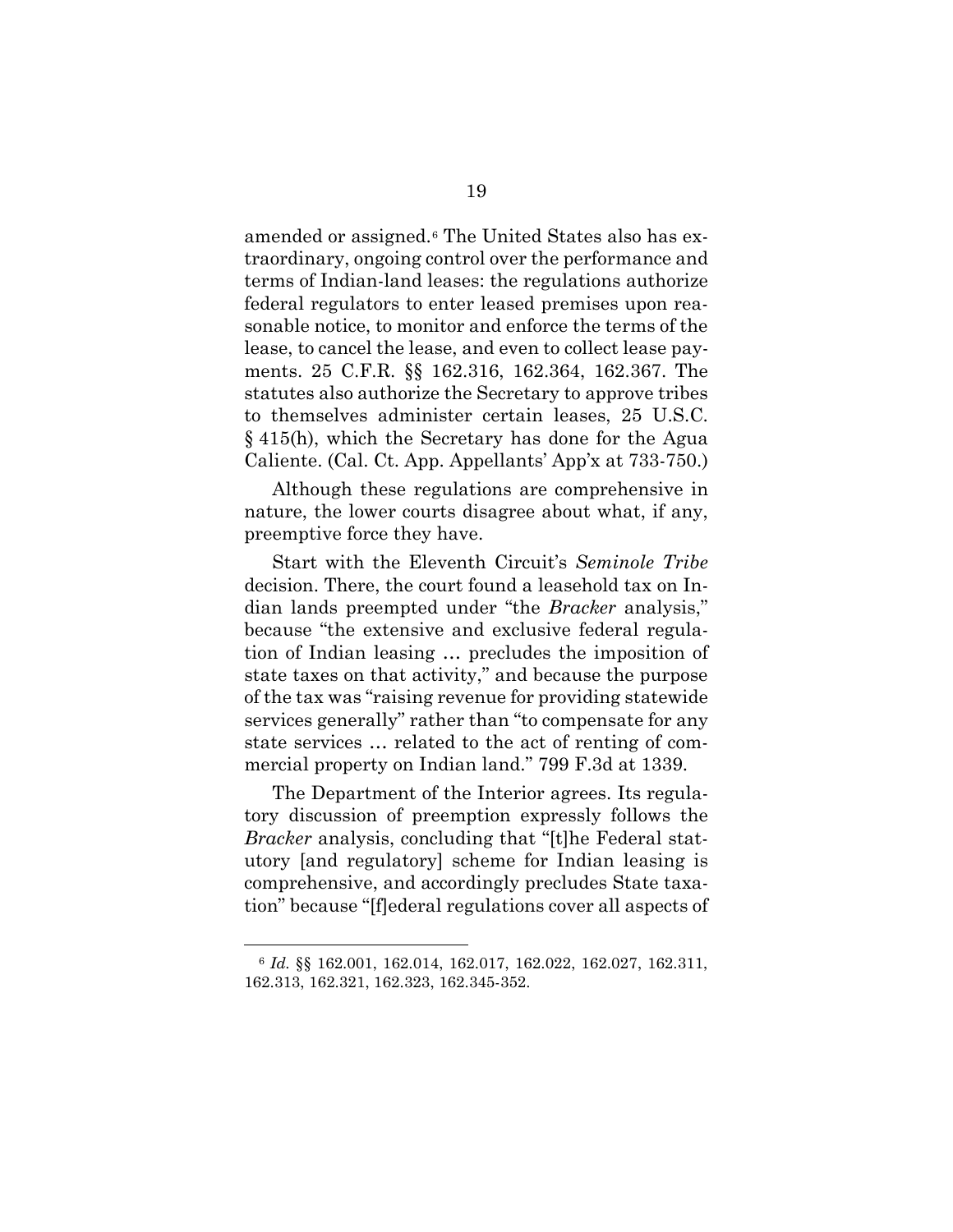leasing." *Residential, Business, and Wind and Solar Resource Leases on Indian Land*, 77 Fed. Reg. at 72,447.

The Ninth Circuit and the California courts have reached a contrary conclusion under *Bracker*—but for conflicting reasons. The Ninth Circuit's initial decisions upholding California county leasehold taxes came "years before *Bracker*." *Agua Caliente Band*, 749 F.App'x at 651. After *Bracker*, the Ninth Circuit held in a non-tax case that "the federal statutes authorizing the leasing of trust lands and the regulations governing such leasing … constitute a comprehensive regulatory scheme with preemptive effect on state and local laws," and so found a rent-control ordinance preempted as to leases of Indian lands. *Segundo v. City of Rancho Mirage*, 813 F.2d 1387, 1392 (9th Cir. 1987.) When the Agua Caliente tribe challenged the leasehold tax under *Bracker*, however, the Ninth Circuit declined to engage in a fresh *Bracker* analysis and instead held that its pre-*Bracker* decisions upholding the leasehold tax remain binding. *Agua Caliente Band*, 749 F.App'x at 651-652. Although the panel noted "some tension between" these decisions "and the balancing inquiry required under *Bracker*," it applied them anyway because it found them "not clearly irreconcilable with *Bracker*." *Ibid.* The full Ninth Circuit then denied rehearing *en banc* (with no judge requesting a vote). *Id.*, Order of Mar. 6, 2019 (C.A.9 No. 17- 56003, ECF #67.) The result is that Ninth Circuit precedent gives preemptive effect under *Bracker* to the federal regime of Indian-leasing regulations, but it does not extend that effect to state and local leasehold taxes.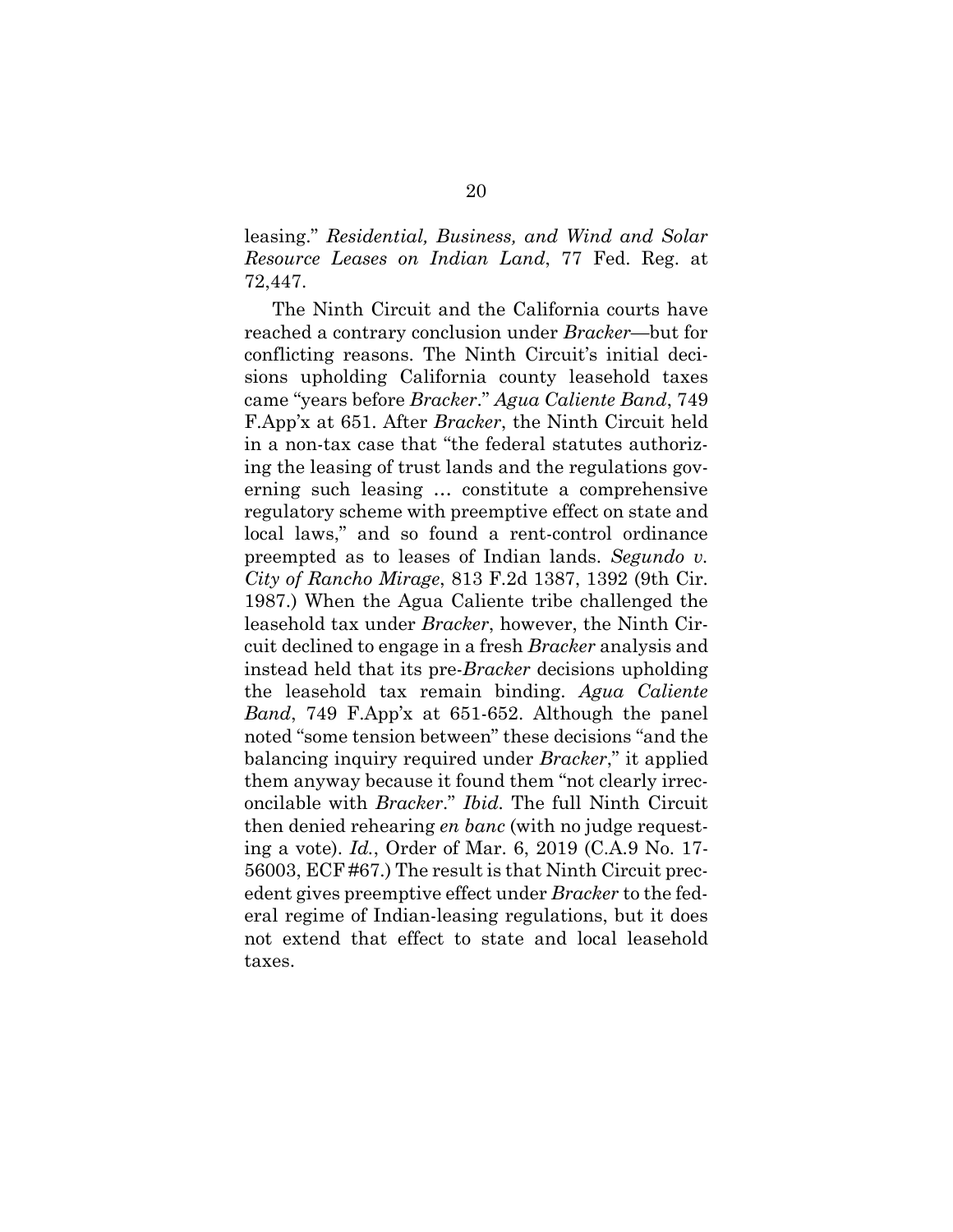The California courts have agreed with the Ninth Circuit's result in upholding the taxes, but they expressly disagree with its reasoning. *Herpel* was the state courts' first post-*Bracker* analysis of a property tax levied against leased Indian lands. In that decision, the California Court of Appeal acknowledged that federal leasing regulations for Indian lands "are extensive," but it nevertheless held that their "nature" did not "strongly support preemption" at all. 45 Cal.App.5th at 110-111. The court acknowledged "that this puts us in disagreement with courts that have" found a preemptive "federal interest in … the Leasing Regulations" under *Bracker*, citing the Ninth Circuit's *Segundo* decision and the Eleventh Circuit's *Seminole Tribe* decision as examples of this disagreement. *Id.* at 111.

If there was any doubt about whether this disagreement was durable, the California courts reiterated it in this case. In adhering to *Herpel*'s version of the *Bracker* analysis, the Court of Appeal repeated its "disagreement" with *Segundo* and *Seminole Tribe*. App.20 n.6.

Given this extensive record of candid disagreement, any attempt to smooth away the conflict must fall flat. The halfhearted factual distinction offered by the *Herpel* court certainly does not hold water. It noted that *Seminole Tribe* invalidated a property tax on commercial leases—and suggested counterintuitively that Riverside County's similar tax might be valid because it "extends *more broadly* to cover residential [leases] as well," and Riverside County provides its residents with "access to public schools." 45 Cal.App.5<sup>th</sup> at 115-116 (emphasis added). But that explanation is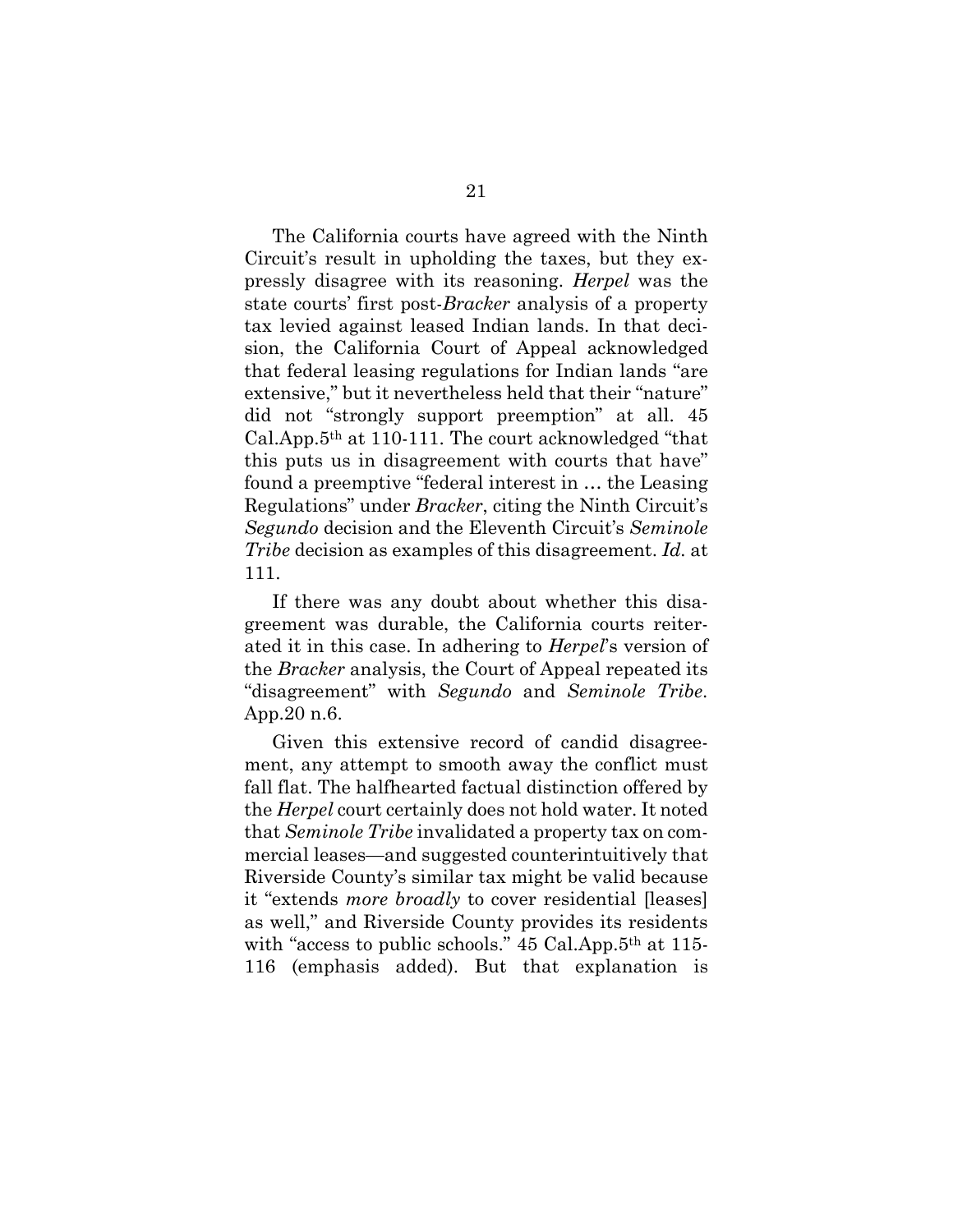incoherent under the *Bracker* balancing analysis. On one side of the balance, neither *Seminole Tribe* nor *Herpel* suggested that the federal or tribal interest in preemption is stronger with respect to commercial leases of Indian lands. And on the other side, both the state tax in *Seminole Tribe* and the Riverside County tax in *Herpel* were for "the general raising of revenue," *compare* 799 F.3d at 1343 *with* 45 Cal.App.5th at 108, and nothing in the Eleventh Circuit's opinion hinted that the court somehow excluded the value of public education from its analysis of the state interests involved.

Nor can *Seminole Tribe* be explained away, as one district court tried, on the ground that Florida (unlike Riverside County) would have required "the Tribe lessor … to pay the rental tax" if the lessee had failed to do so. *Agua Caliente Band*, 2017 WL 4533698, at \*16 (C.D. Cal. June 15, 2017). On appeal from that decision, the Ninth Circuit did not rely on that distinction, *see* 749 F.App'x 650, and for good reason: the plaintiffs in *Seminole Tribe* included the non-Indian lessees who had actually paid the tax, and the court struck down the tax as applied to them, not just to the tribe. *See*  799 F.3d at 1327, 1343 & n.14.

To sum up: this case has extended an acknowledged split of authority in the courts about the application of *Bracker* preemption to state and local collection of property taxes on Indian lands from non-Indian lessees. The split is compound and longstanding and, far from showing any sign of resolving itself, has solidified in recent years—including in this case. The Court should grant certiorari to resolve this confusion in the law.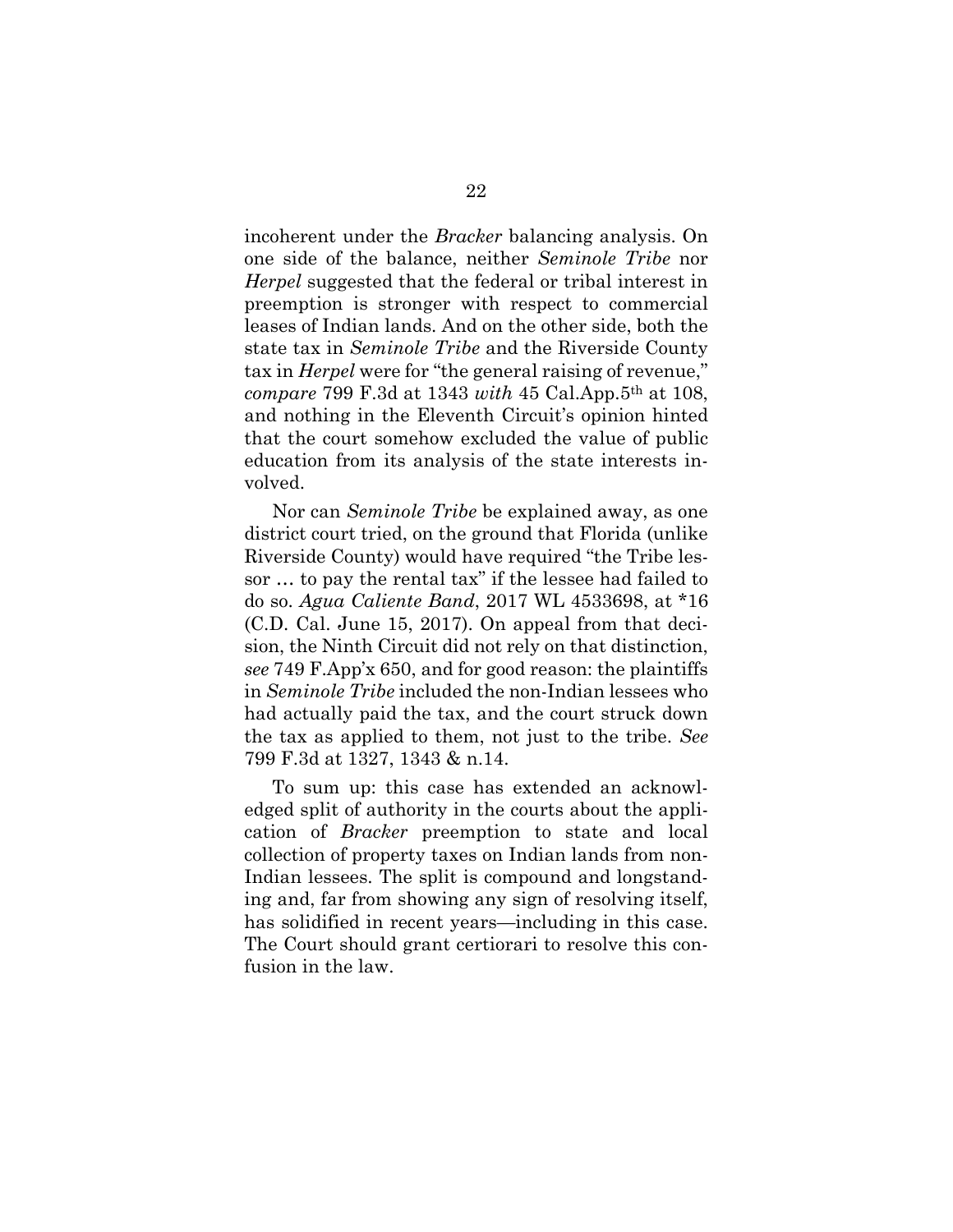## **II. This Court Has Yet To Clarify The Boundaries Of Statutory Express Preemption Of Taxes On Trust Lands.**

The second point of confusion that this Court should resolve is the scope of the Indian Reorganization Act's express prohibition of "State and local taxation" on "any [Indian trust] lands or rights acquired" by the Secretary of the Interior "pursuant to this Act." 25 U.S.C. § 5108.[7](#page-34-0)

There is no dispute that the "State and local taxation" prohibited by § 5108 includes property taxes on Indian land collected from non-Indian lessees. The question, instead, is over what qualifies as "rights acquired pursuant to [the] Act." Although the United States has held title to the Agua Caliente Reservation since before the IRA became law, the United States' trust rights were set to expire in 1994 until Congress amended the IRA (in 1990) to extend them and make them indefinite. Petitioners contend that these extended trust rights are "rights acquired pursuant to [the] Act." The California courts disagreed, but the trouble is that the caselaw provides little guidance for deciding the question.

Since the IRA was enacted in 1934, this Court has discussed what rights in land qualify for § 5108 protection only once, and only briefly. *Mescalero Apache Tribe* dealt mainly with the separate question of

<span id="page-34-0"></span><sup>7</sup> Before the 2016 recodification of Title 25 of the U.S. Code, current § 5108 was instead § 465. *See* U.S. Code Editorial Reclassification Table, <http://uscode.house.gov/editorialreclassifi> [cation/t25/T25-RT.pdf.](http://uscode.house.gov/editorialreclassification/t25/T25-RT.pdf)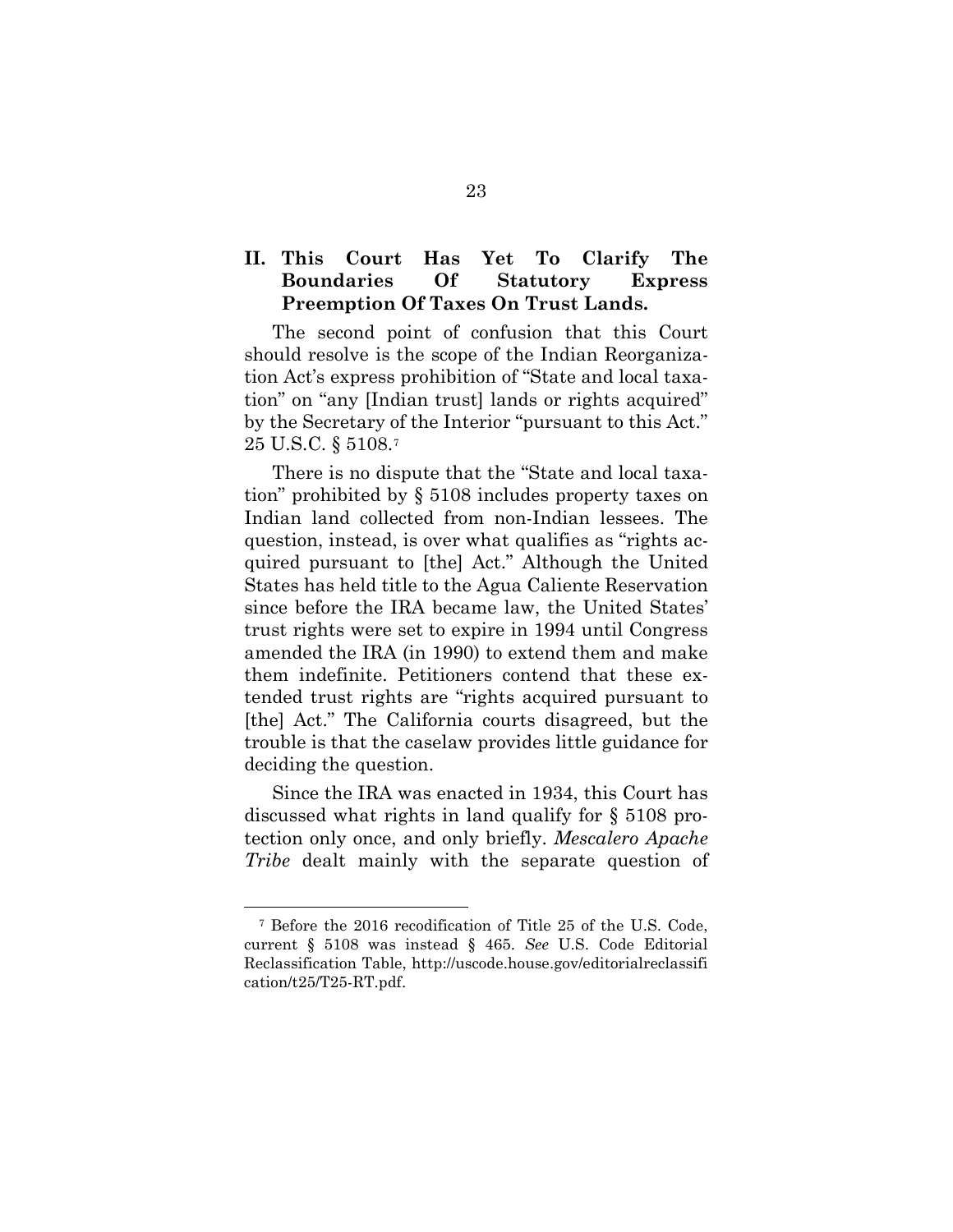whether and when a state may tax a tribe-owned business. But in a brief discussion, the Court also held that § 5108 can protect even an interest in land that "was not technically 'acquired' 'in trust for the Indian tribe.'" 411 U.S. at 155 n.11. *Mescalero* involved a tribal ski resort "on land [that was] outside the boundaries of the Tribe's reservation," but that "was leased from the United States Forest Service." *Id.* at 146. The Court adopted a pragmatic reading of section 5108, noting that "the United States … already had title to the forest," and it would have been "meaningless … to convey title to itself for the use of the tribe," as the statute literally contemplates. *Id.* at 155 n.11 (citation omitted).

The *Mescalero* Court did not, however, announce any more general principle for determining whether an interest in land qualifies for protection under § 5108. Later courts and commentators have lamented it as "[u]nfortunate[]" that the Court "provided no explicit explanation" for its conclusion, *Herpel*, 45 Cal.App.  $5<sup>th</sup>$  at 121, and that the Court "merely announced that section 465 applied" "without any discussion" of the underlying issues. *See* Pomp, *The Unfulfilled Promise of the Indian Commerce Clause and State Taxation*, 63 Tax Law. 897, 1052 (2010).

Indeed, lower courts considering whether an interest in land qualifies for § 5108 protection frequently seem unaware of this Court's direction in *Mescalero*. The Supreme Court of South Dakota has limited § 5108 preemption to land acquired by the United States through formal "fee-to-trust transfers," without citing *Mescalero* on this point. *Pickerel Lake Outlet Ass'n v. Day County*, 953 N.W.2d 82, 89-90 (S.D.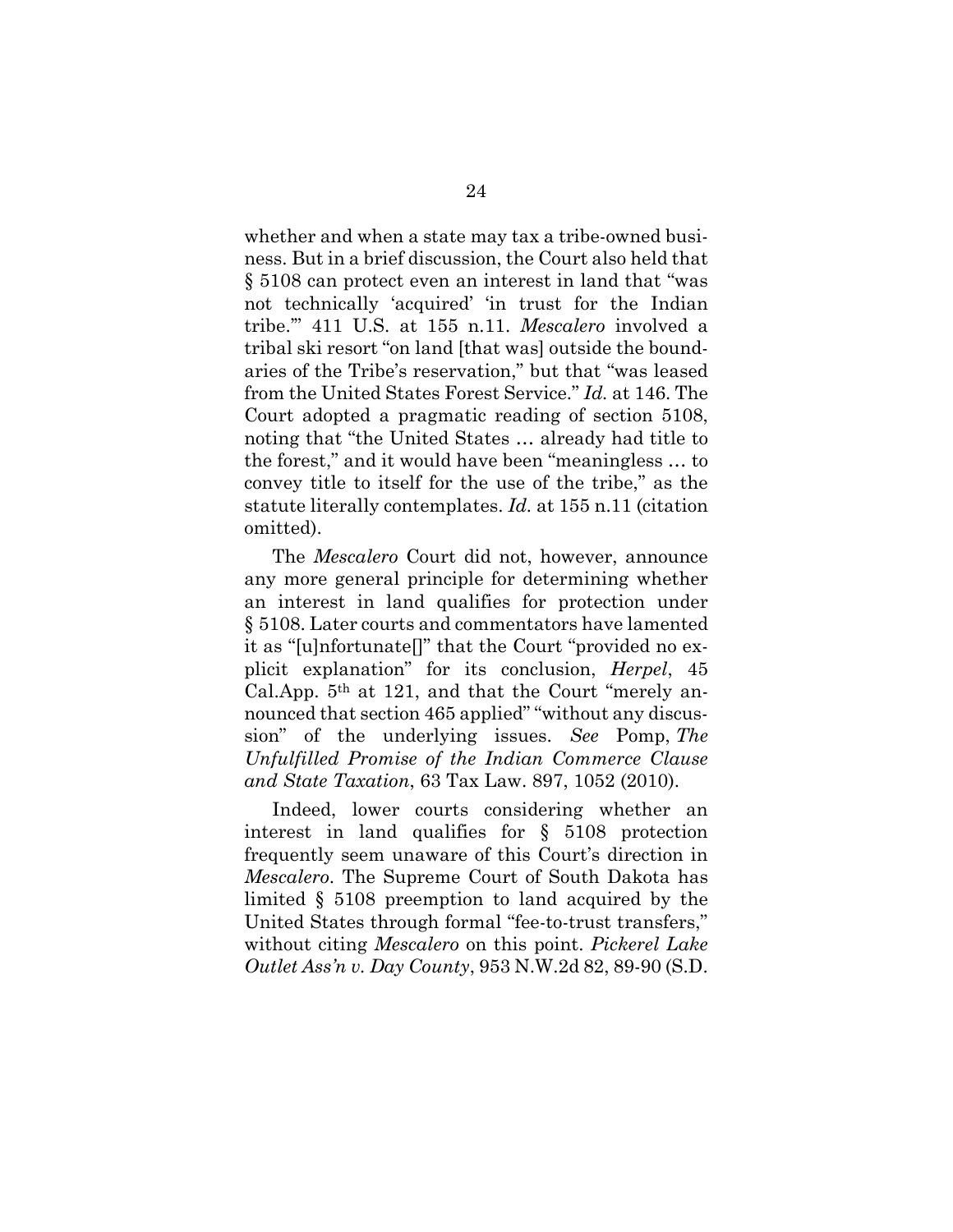2020). And the Washington Court of Appeals has held—also without citing *Mescalero* on this point that when Congress authorizes the leasing of preexisting trust lands, that right to lease the lands is not "acquired pursuant to this Act, within the meaning of § 5108." *Sifferman v. Chelan Cnty.*, 496 P.3d 329, 342 (Wash. Ct. App. 2021) (cleaned up). The only court that seems to have grappled with *Mescalero* on this issue is the Court of Appeal of California in *Herpel* which essentially limited this aspect of *Mescalero* to its facts, concluding that it applies only to federal lands leased to Indian tribes after the IRA was enacted, or to tribal projects "developed with money provided by … the Indian Reorganization Act." 45 Cal. App.5th at 121-122.

This is too important a question to continue to go unanswered. As the South Dakota Supreme Court explained in *Pickerel Lake*, "a number of different trust landholdings exist" in a "patchwork of trust land categories." 963 N.E.2d at 89 (cleaned up); *see also Yankton Sioux Tribe v. Podhrasky*, 606 F.3d 994, 1001-02 (8th Cir. 2010) (describing a single reservation's four categories of "trust lands" and two categories of "fee lands"). As in *Mescalero*, 411 U.S. at 155 n.11, a great many of these lands arguably "w[ere] not technically 'acquired' 'in trust for the Indian tribe.'" *See Yankton Sioux Tribe*, 606 F.3d at 1001 (on one reservation, "lands … which have been continuously held in trust" predominated over "IRA Trust Lands" by a margin of nearly 5 to 1). As matters stand, neither the beneficial owners of these lands nor state taxing authorities have any way to anticipate how § 5108 may affect those lands' tax status. As the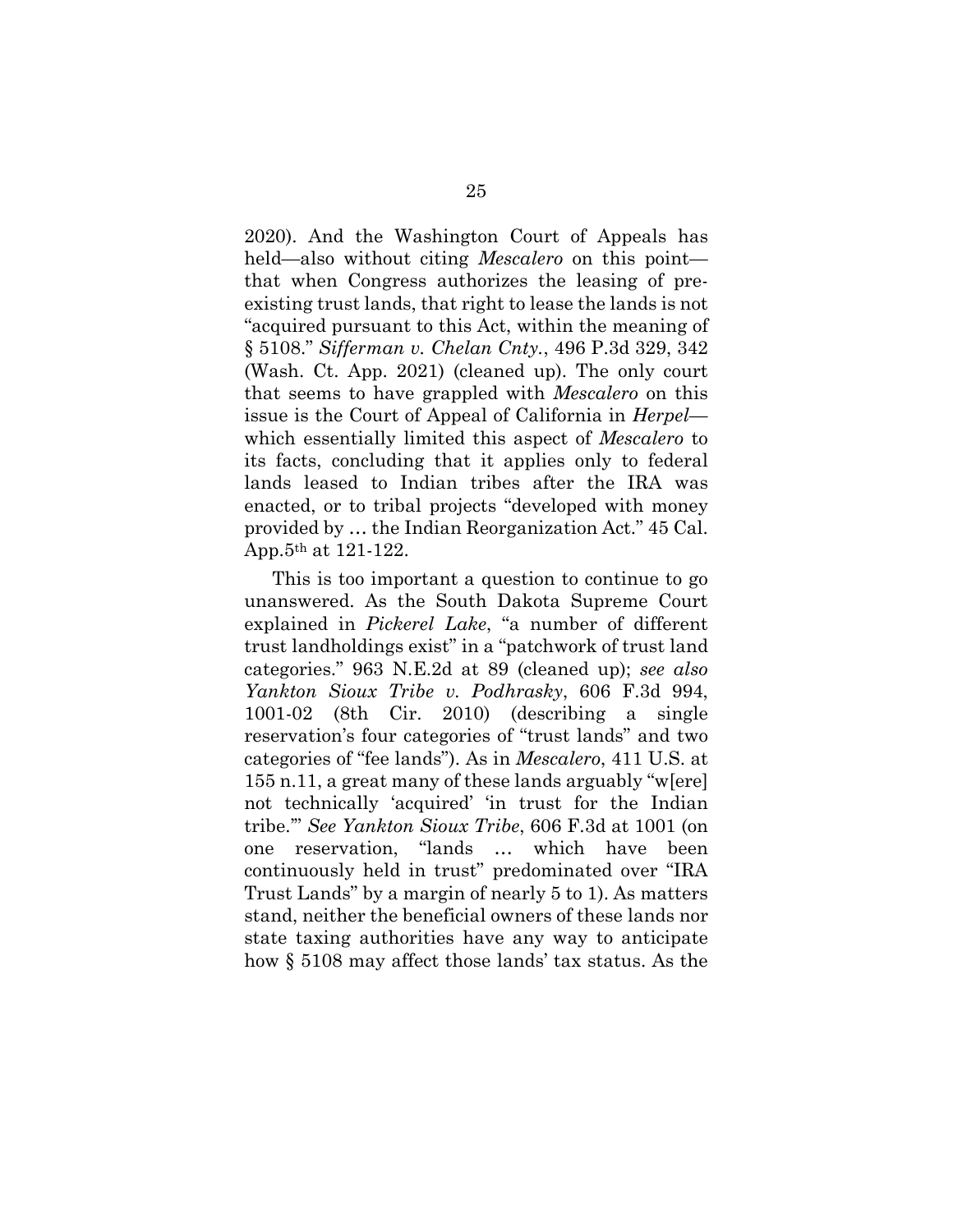Court of Appeal of California noted in this case, the results either way could be "dramatic." App.16.

#### **III. The Court Should Grant Review To Resolve The Split.**

Now is the time, and this is the case, for the Court to grant review and clarify the confusion in the law. As described above, the split of authority is longstanding and deepening. And the lower courts in this case squarely decided both questions presented and identified no vehicle problems or alternative grounds for resolving the case. Indeed, there could be no factual disputes, as the essential facts were all stipulated between the parties. App.7.

For the lower courts, a grant of review in this case would provide guidance on a perplexing set of questions of federal law. For Indian tribes, review would provide the hope that the approach of land development to once-isolated reservations can provide both increased economic prosperity and a greater degree of practical sovereignty over tribal lands. And for everyone, it would mean certainty and uniformity on two questions of federal law where there currently is neither.

#### **CONCLUSION**

The Court should grant certiorari and set the case for merits briefing and argument.